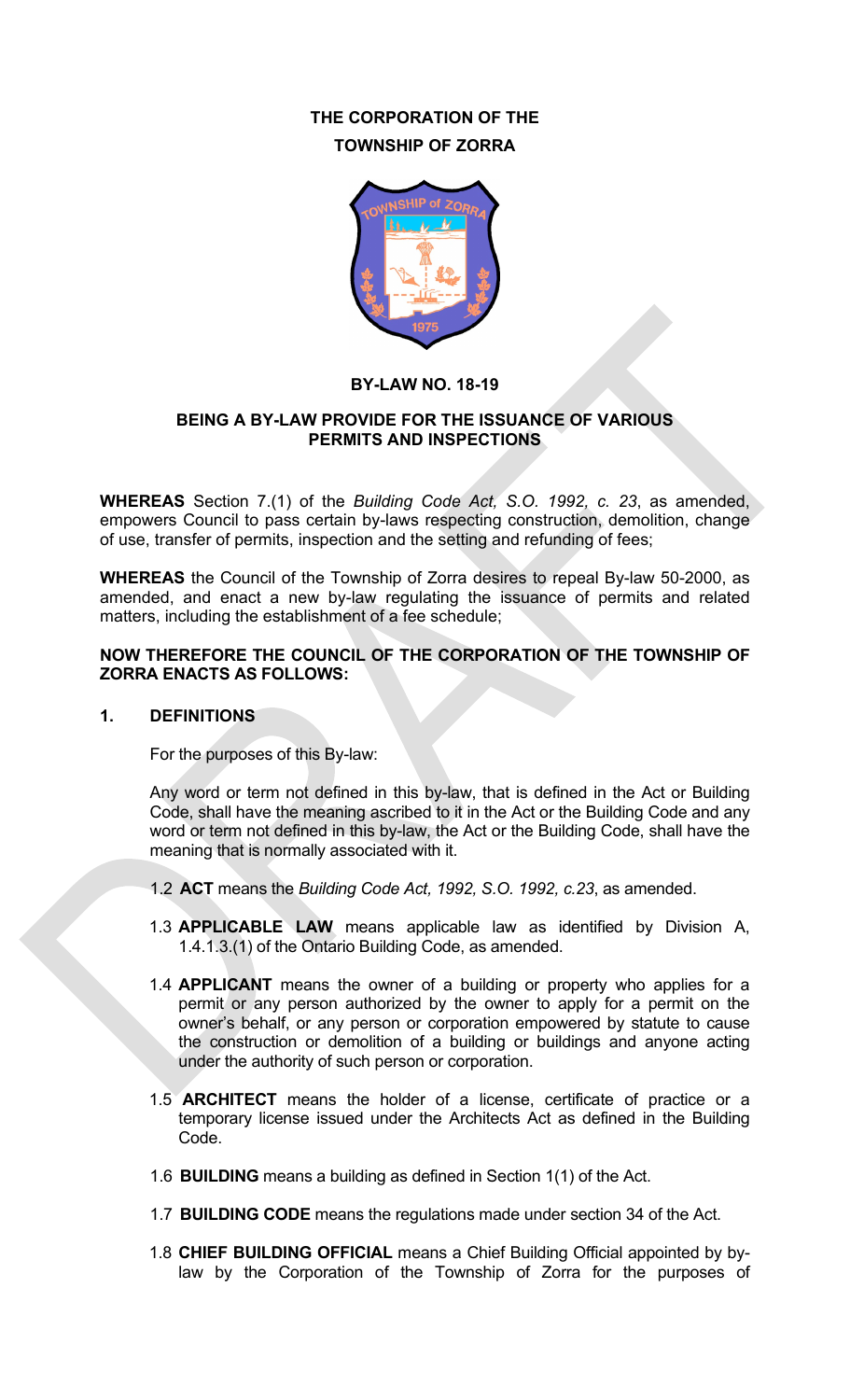enforcement of the Act.

1.9 **CONSTRUCT** means construct as defined in subsection 1(1) of the Act.

1.10 **CORPORATION** means the Corporation of the Township of Zorra.

1.11 **DEMOLISH** means demolish as defined in subsection 1(1) of the Act.

1.12 **FARM BUILDING** means a farm building as defined in Division A, 1.4.1.3.(1) of the Ontario Building Code.

1.13 **FIREWALL** means a Firewall as defined in Division A, 1.4.1.3.(1) of the Ontario Building Code.

1.14 **INSPECTOR** means an inspector appointed by by-law by the Corporation of the Township of Zorra for the purposes of enforcement of the Act.

1.15 **LOT GRADING AND DRAINAGE PLAN** means a plan that details and specifies the design elevations, surface gradients, swale locations and other drainage information that are required for lot grading.

1.16 **OWNER** means the owner as defined by Division C, 1.3.1.2., "owner" of the Ontario Building Code

1.17 **PARTY WALL** means a Party wall as defined in Division A, 1.4.1.3.(1) of the Ontario Building Code

1.18 **PERMIT** means permission or authorization given in writing from the Chief Building Official to perform work, to change the use of a building or part thereof, or to occupy a building or part thereof, as regulated by the Act and Building Code.

1.19 **PERMIT HOLDER** means the person to whom the permit has been issued and who assumes the primary responsibility for complying with the Act and the Building Code.

 1.20 **PROFESSIONAL** engineer or engineer means a person who holds a licence or temporary licence under the Professional Engineers Act, R.S.O. 1990, c. P.28, as defined in the Building Code.

1.21 **SEWAGE SYSTEM** means a sewage system as defined in Division A, 1.4.1.2 of the Ontario Building Code.

1.22 **SURVEYORS REAL PROPERTY REPORT** means a survey and report that locates a building or structure in relation to the boundaries of a unit of land.

## **2. CLASSES OF PERMITS**

The classes of permits set out in Schedule "A" of this By-law are hereby established.

## **3. PERMITS**

3.1. File Application: To obtain a permit, the owner or an agent authorized in writing by the owner, shall file a complete application in writing by using the prescribed form available at the Corporations office, or from the Building Code website www.obc.mah.gov.on.ca , or the Township of Zorra website www.zorra.ca

## 3.1.1 Incomplete Application:

a) Where the Chief Building Official determines that an application is incomplete, the Chief Building Official may commence to process the application if the applicant acknowledges that the application is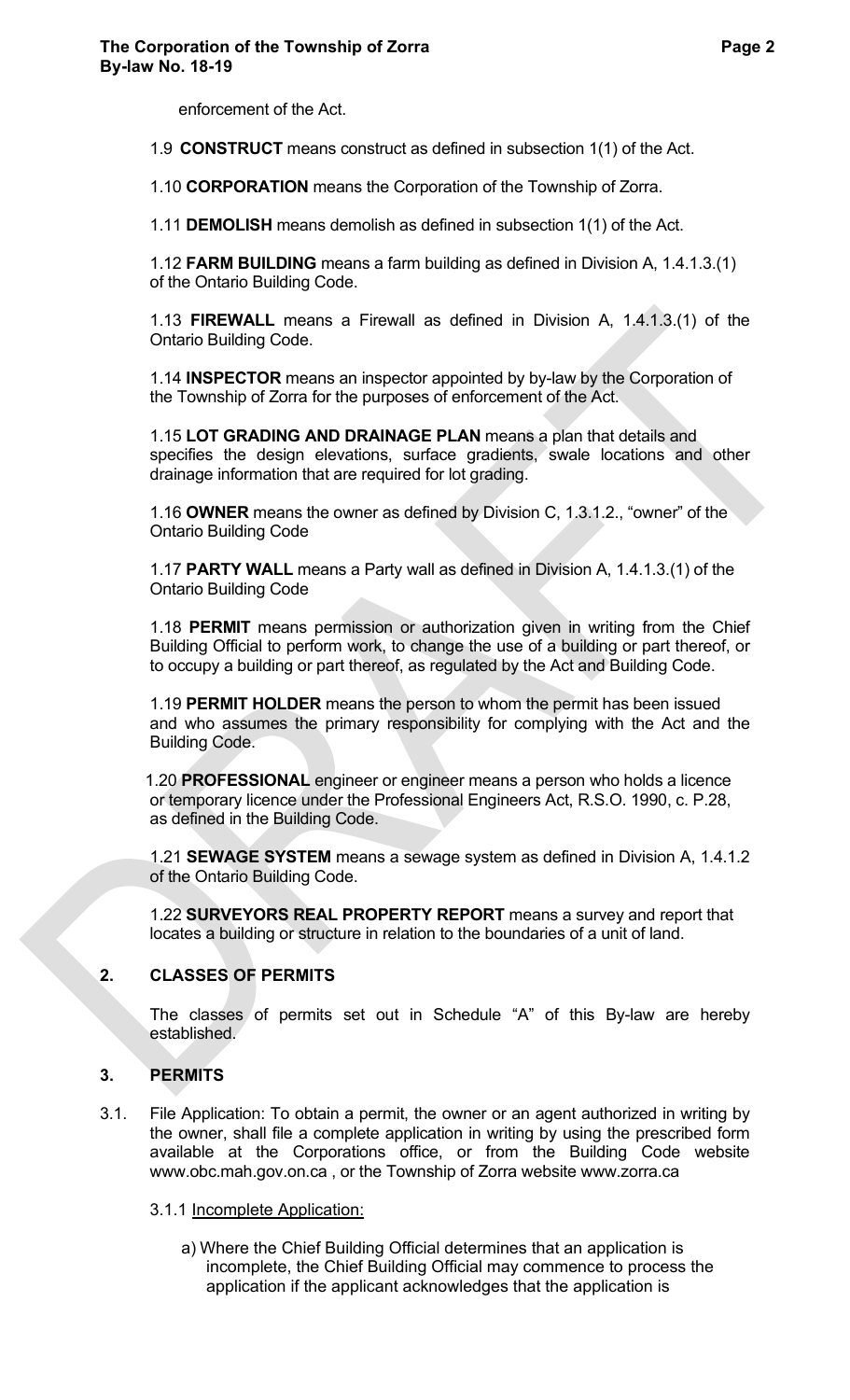incomplete and completes the form as set out in Schedule B.

- b) Where an application for permit remains incomplete or inactive for a period of not less than six months from the submittal, the application may be deemed by the Chief Building Official to have been abandoned and notice thereof shall be given to the applicant.
- c) If an application is deemed to be abandoned, the application may be dismissed based upon the Chief Building Official's discretion.
- d) A new application must be filed before any work proposed in the abandoned application is substantially commenced.
- 3.2. Application Information submitted to Chief Building Official: Every application for a permit shall be submitted to the Chief Building Official, and shall contain the following information:
	- 3.2.1 Building Permit:

 Where application is made for a construction permit under subsection 8(1) the Act, the application shall:

- a) using the form, "Application for a Permit to Construct or Demolish" as prescribed by the Act provide all information pertaining to the construction as required by the form;
- b) include complete plans and specifications, documents and other information as required by Division C, Article 1.3.1.3. of the Building Code and as described in this By-law for the work to be covered by the permit;
- c) include a completed form as set out in Schedule "C" where Division C, Subsection 1.2.2. of the Building Code applies;
- d) include any other information necessary to, or required in accordance with the Code, the Act and applicable law, as required; and
- e) include the required fees and deposits as set out in Schedule "A" to this by-law.

#### 3.2.2 Demolition Permit:

 Where application is made for a demolition permit under subsection 8(1) of the Act, the application shall:

- a) using the form, "Application for a Permit to Construct or Demolish" as prescribed by the Act, provide all information pertaining to the construction as required by the form;
- b) include complete plans and specifications, documents and other information as required by Division C, Article 1.3.1.3. of the Building Code and as described in this By-law for the work to be covered by the permit;
- c) include the required fees as set out in Schedule "A" to this by-law;
- d) include a completed form as set out in Schedule "C" where Division C, Subsection 1.2.2. of the Building Code applies;
- e) include proof satisfactory to the Chief Building Official, that arrangements have been made with the proper authorities for the cutting off and plugging of all services;
- f) include information concerning the rehabilitation of the site to a graded,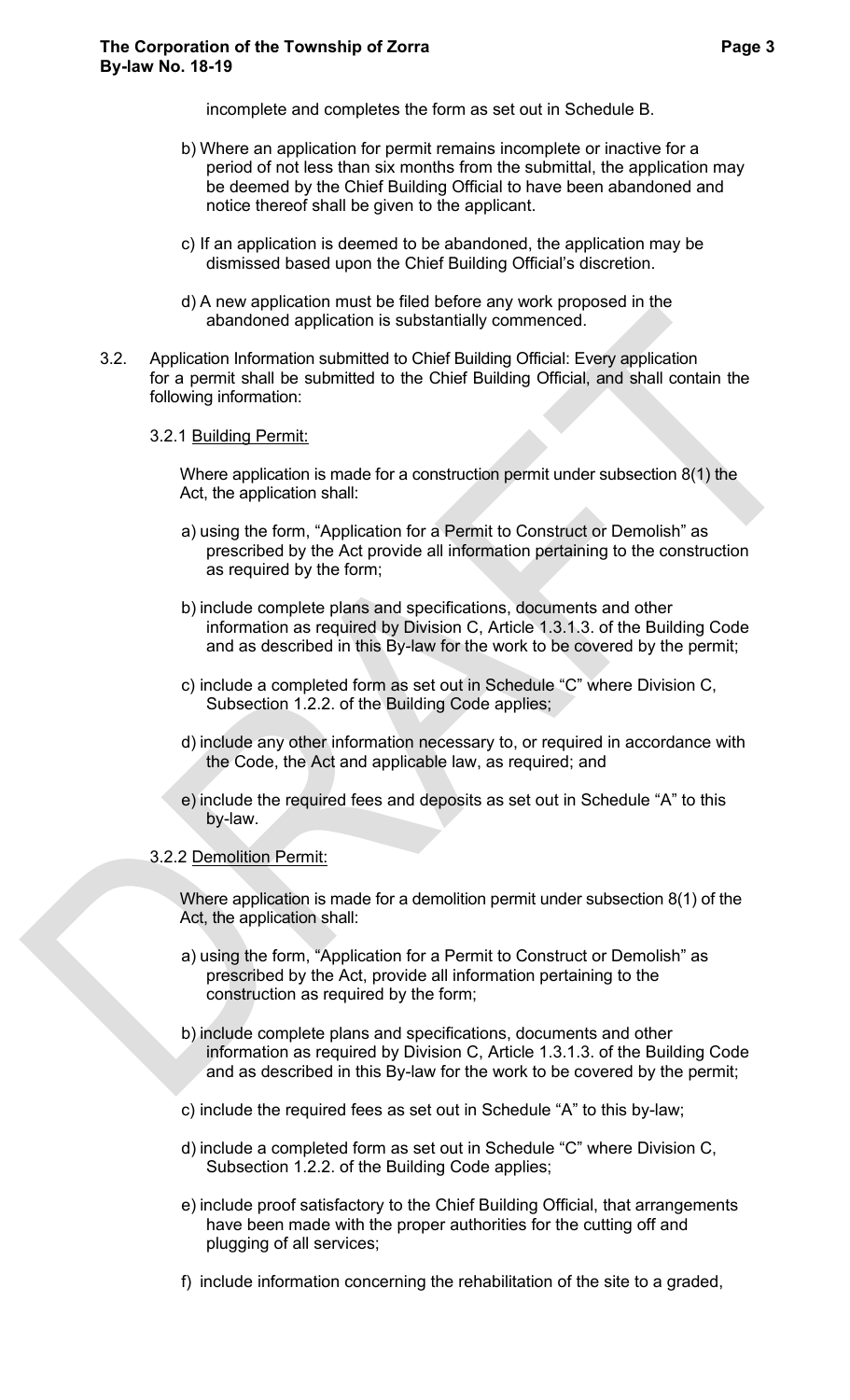level and landscaped condition upon completion of the demolition; and

g) include the required fees and deposits as set out in Schedule "A" to this by-law.

#### 3.2.3 Conditional Permit:

 Where application is made for a conditional permit under subsection 8(3) of the Act, the application shall:

- a) using the form, "Application for a Permit to Construct or Demolish" as prescribed by the Act, provide all information pertaining to the construction as required by the form;
- b) include complete plans and specifications, documents and other information as required by Division C, Article 1.3.1.3. of the Building Code and as described in this By-law for the work to be covered by the permit;
- c) include the required fees as set out in Schedule "A" to this by-law; and
- d) enter into an agreement and provide securities as prescribed by 8.(3)(c) of the Act.

#### 3.2.4 Change of Use Permit

 Where application is made for a change of use permit issued under subsection 10(1) of the Act, the application shall:

- a) using the form, "Application for a Permit to Construct or Demolish" as prescribed by the Act, provide all information pertaining to the construction as required by the form;
- b) identify and describe in detail the current and proposed occupancies of the building or part of a building for which the application is made;
- c) include complete plans and specifications showing the current and proposed occupancy of all parts of the building, and which contain sufficient information to establish compliance with the requirements of the Building Code, including: floor plans; details of wall, ceiling and roof assemblies identifying required fire resistance ratings and load bearing capacities, details of the existing sewage system, if any; and
- d) include the required fees as set out in Schedule "A" to this by-law.

#### 3.2.5 Sewage System Permit:

 Where application is made for a permit to construct a private sanitary sewage system under subsection 8(1) the Act, the application shall:

- a) use the provincial application form, "Application for a Permit to Construct or Demolish", including schedules 1 and 2 to the form;
- b) include complete plans, specifications, documents and all other information as required by Division C, 1.3.5.4. of the Building Code, and as described in this By-law for the construction;
- c) include a completed form as set out in Schedule "C" where Division C, Subsection 1.2.2. of the Building Code applies;
- d) include a Site Evaluation report, completed in conformance with the provisions of Division B, 8.2.1.2., of the Building Code; and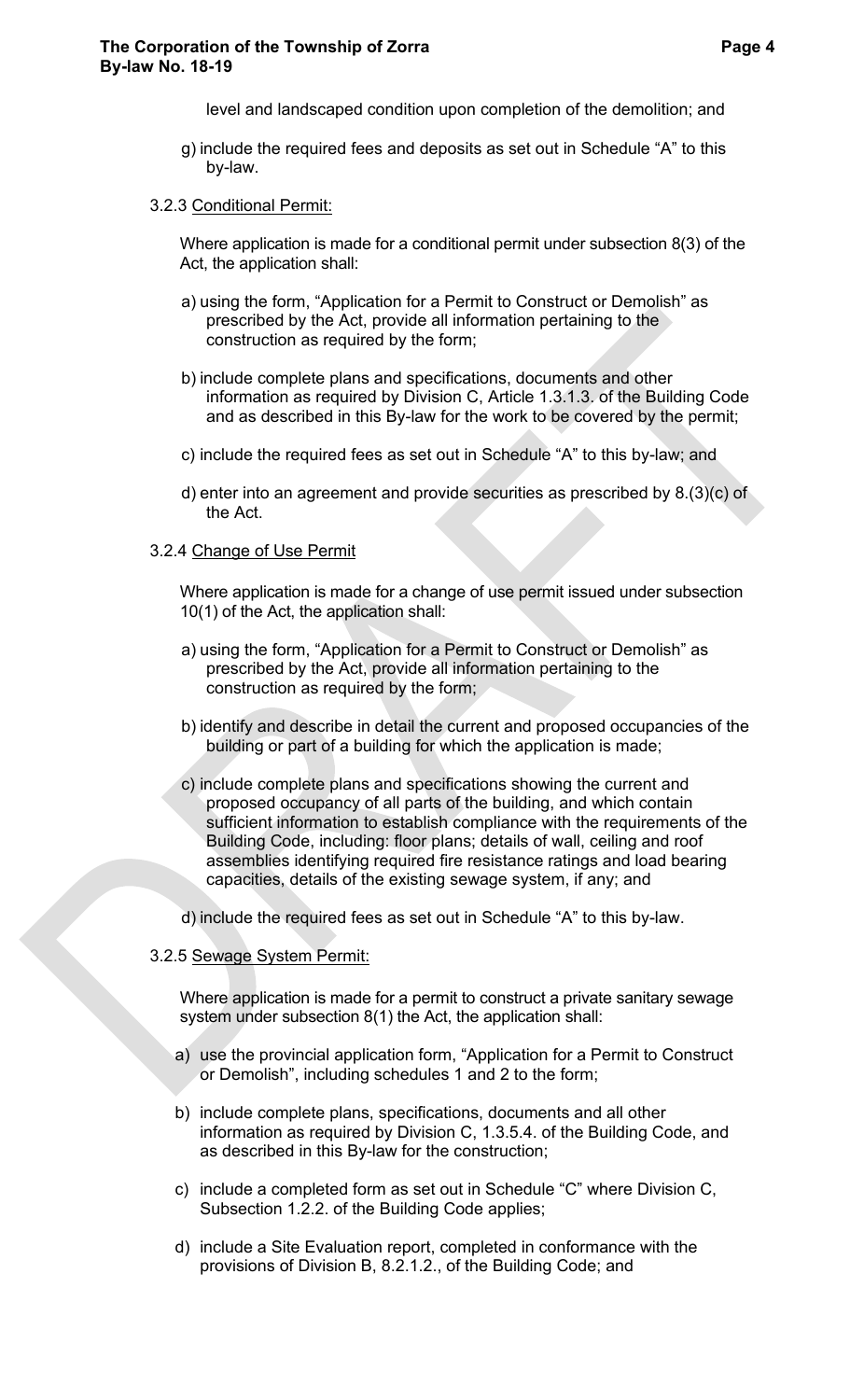e) include any information necessary to, or required in accordance with, the applicable law as required.

#### 3.2.6 Partial Permit:

Partial Permit Requirements

- a) When, in order to expedite work, approval of a portion of the building or project is desired prior to the issuance of a permit for the whole project, application shall be made for the complete project and complete plans and specifications covering the portion of the overall work for which immediate approval is desired, shall be filed with the Chief Building Official;
- b) Where a partial permit is requested the application to construct the entirety of the building is deemed to be incomplete as described in Section 3.1 of this By-law; and
- c) Should a permit be issued for part of a building or project, the holder of such permit may proceed without assurances that the permit for the entire building or project will be granted.

# 3.2.7 Occupancy Permit:

- a) No person shall occupy, or permit to be occupied, any building which was constructed under building permit except in conformance with the Act, the Code, and the provisions of this by-law.
- b) Notice of intent to establish residential occupancy of a building constructed under a building permit must be given in writing to the Chief Building Official prior to establishing occupancy of any portion, in part or whole of the building under permit.
- c) Where notice of intent to occupy an unfinished Building is provided to the Chief Building Official, such notice shall be given in accordance with Section 11. of the Act, and Subsection 1.3.3. – Division C of the Building Code.
- d) The information to be provided to the Chief Building Official pertaining to the notice of intent to occupy described in 3.2.7. shall include:
	- i. The name of the person giving notice,
	- ii. The date upon which occupancy is proposed to commence,
	- iii. A description of the part, portion, or whole of the building which is to be occupied, and
	- iv. Where 3.2.1.(d) of this by-law applies to require general review by an Architect or Professional Engineer, a written report from the Architect or Professional Engineer, or both when applicable, stating their opinion as to the general conformity of the construction in accordance with the approved permit drawings and specifications as issued.
- e) Not foregoing the provisions of 3.2.7(d), an occupancy permit can be issued when all inspections required under Div. C, 1.3.5.3. of the Building Code have been completed.
- f) An Occupancy Permit may only be issued by the Chief Building Official, or designate of the Chief Building Official, as appointed under by-law of the Corporation.

## **4. PLANS AND SPECIFICATIONS**

# **4.1 Plans & Specifications**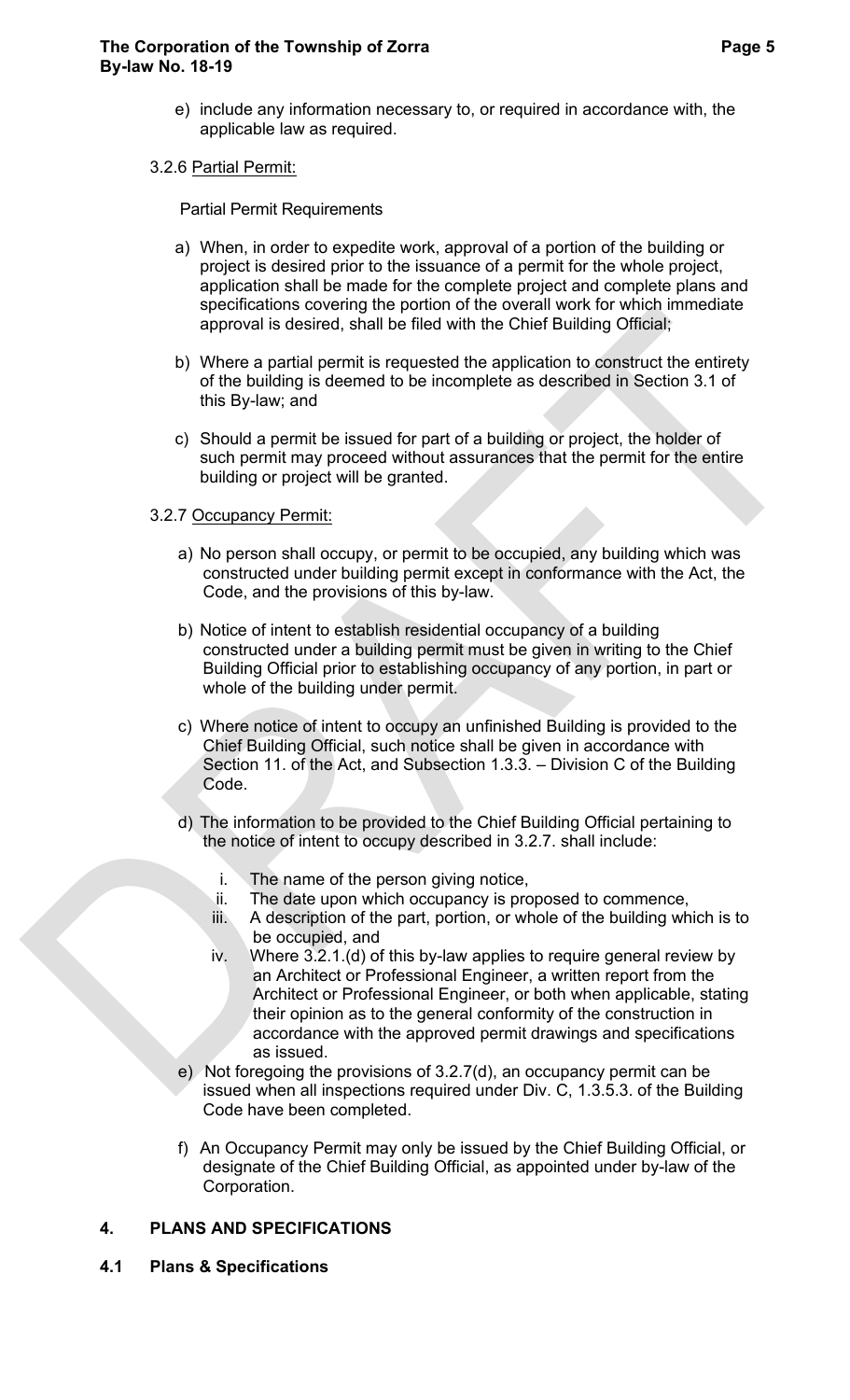4.1.1 Information shall be submitted sufficient so as to enable the Chief Building Official in determination of whether or not the proposed construction, demolition or change of use will conform with the Act, the Building Code, or any applicable law thereto.

4.1.2 Each application shall, be accompanied by two (2) complete sets of the plans and specifications required under this by-law as set out in Schedule "D" to this By-law, unless otherwise specified by the Chief Building Official.

4.1.3 Plans shall be drawn to scale on paper, or other durable material, or by electronic media approved by the Chief Building Official and, without limiting the generality of the foregoing, shall:

- (a) be drawn in accordance with architectural drawing convention;
- (b) be legible at the scale used to produce the drawings; and
- (c) include such working drawings as are set out in Schedule "D" to this By-law unless otherwise specified by the Chief Building Official.

4.1.4 In lieu of separate specifications, the Chief Building Official may allow the essential information to be shown on the plans, but in no case shall such terms as "in accordance with this By-Law", "legal" or similar terms be used as substitutes for specific information.

#### **4.2 Site Plan**

4.2.1 Where applicable, a Site Plan shall be submitted and approved by the Clerk of the Corporation in accordance with the provisions and requirements of the Township Site Plan Control By-law.

4.2.2 All Site Plans shall be referenced to an up-to-date survey and, when required to demonstrate compliance with the Act, the Building Code or other applicable law, a copy of the survey shall be submitted, unless otherwise specified by the Chief Building Official.

- 4.2.3 Two (2) sets of Site Plans shall be submitted with the Building Permit Application documentation and shall include the following information:
	- (a) the proposed location of the building with dimensions shown to all lot lines;
	- (b) Location and disposition of all potable water, storm, and sanitary sewer services, where located so as to provide such services to the lot, and immediately abutting lots;
	- (c) dimensional location of any existing building(s) on the property; and
	- (d) existing right of ways, easements and services.

## **4.3 Lot Grading and Drainage Plans**

4.3.1 Lot Grading and Drainage Plans shall be submitted as follows:

- a) in the case of land in respect of which an accepted area or subdivision grading plan has been filed with the Corporation, a lot grading and drainage plan bearing the signature and seal of the subdivider's professional engineer who is responsible for the overall subdivision grading certifying thereon that the lot grading and drainage plan conforms with the accepted area or subdivision grading plan filed with the Corporation; or
- b) in the case of land in respect of which no accepted subdivision grading plan has been filed with the Corporation, a lot grading and drainage plan may be required at the discretion of the Chief Building Official bearing the signature and seal of a Professional Engineer, a Landscape Architect (a member of the Ontario Association of Landscape Architects) or an Ontario Land Surveyor who certifies thereon that the drainage scheme depicted by the plan will be compatible with the existing drainage patterns.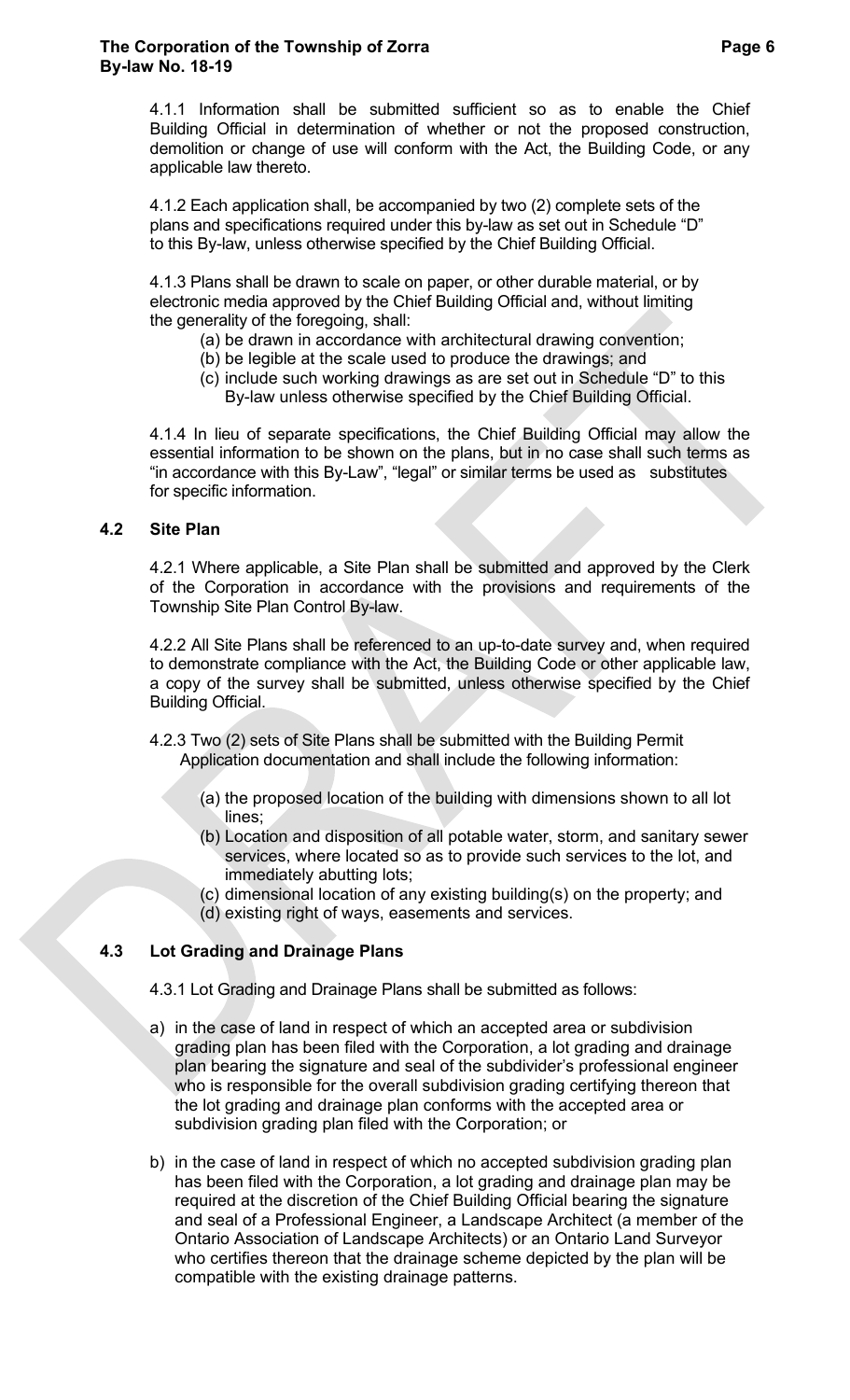4.3.2 The information required to be provided upon the Site Plan may be merged with the information provided in a Lot Grading and Drainage Plan, unless otherwise required by the Chief Building Official.

4.3.3 Two (2) sets of the Lot Grading and Drainage Plan which show the following details:

(a) Existing elevations at lot corners;

(b) Proposed elevations at lot corners;

(c) Proposed elevations for top of footings and top of foundation walls;

(d) All drainage swales, swale slopes, embankments, retaining walls, catch basins and related infrastructure proposed;

(e) Location, disposition and design details pertaining to an on-site sanitary sewage disposal system where required by the Building Code;

(f) Existing elevation of curb and/or street along the frontage of the proposed building lot;

(g) Existing elevation of lot corners on the abutting lots as well as the existing elevation of the finished grades around the structures located on these lots; (h) An existing approved Subdivision Grading Plan will be accepted for the above list requirements.

# **4.4 As Constructed Plans**

4.4.1 Upon completion of the construction of a building, or part of a building, the Chief Building Official may require a set of as-constructed plans, including a plan of survey and Real Property Report showing the location of the building and any such details of the construction that have been significantly altered from the plans as they may have been approved for issuance of a building permit.

4.4.2 A Surveyor's Real Property Report prepared and sealed by an Ontario Land Surveyor may be required to be submitted to the Chief Building Official prior to the return of a deposit.

4.4.3 The Surveyor's Real Property Report will show:

- (a) All yard dimensions from the foundation wall to the lot lines; and
- (b) The elevation of the top of the foundation wall.

4.4.4 In addition to the provisions of 4.4.3., if the lot is located outside of a Settlement Area or Rural Cluster as defined by the Township of Zorra's Zoning By-law, the Surveyor's Real Property Report will show:

(a) Distances separating a Settlement Area or Rural Cluster from Livestock housing or nutrient storage structures; and,

(b) Distances separating Livestock housing or nutrient storage structures from municipal drains or wells, if applicable.

# **4.5 Plans Property of Corporation**

4.5.1 Plans and specifications furnished according to this By-law or otherwise required by the Act become the property of the Corporation and will be disposed of or retained in accordance with applicable legislation.

# **5. REGISTERED CODE AGENCIES**

# **5.1 Registered Code Agency:**

5.1.1 The Chief Building Official is authorized to enter into and sign contracts for service agreements with Registered Code Agencies and appoint them to perform specified functions from time to time in order to maintain the time periods for permits prescribed in subsection 2.4.1. of the Building Code.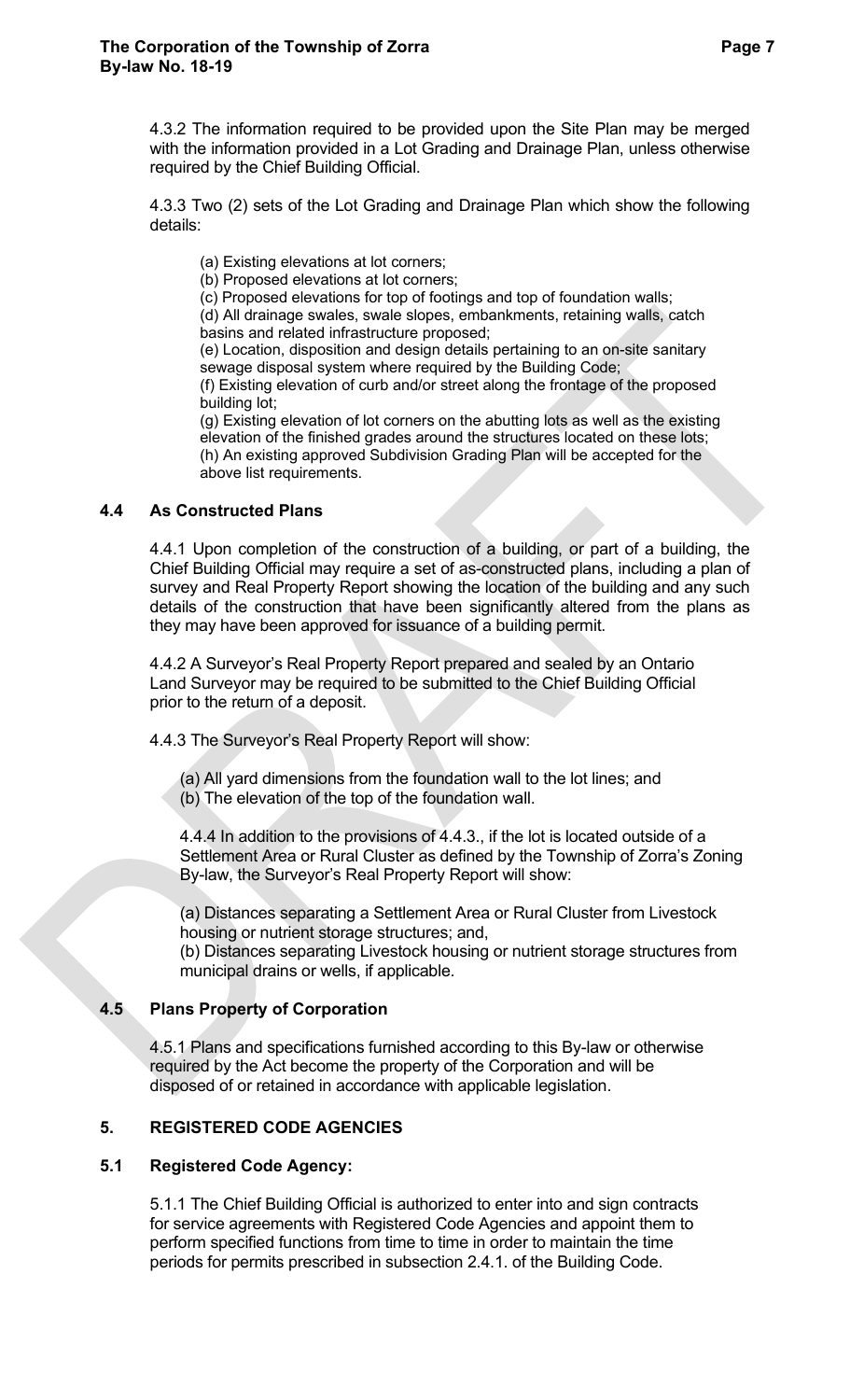## **5.2 Functions of Registered Code Agency:**

5.2.1 The Registered Code Agency may be appointed by the Chief Building Official to perform one or more of the specified functions described in section 15.15 of the Act.

## **6. CONSTRUCTION SITE SAFETY**

## **6.1 Fences at Construction and Demolition Sites**

6.1.1 Where, in the opinion of the Chief Building Official or Inspector, a construction or Demolition site presents a hazard to the public, the Chief Building Official or Inspector may require the owner to erect such fences as deems appropriate to the circumstances by the Chief Building Official.

6.1.2 In considering the hazard presented by the construction or demolition site, the necessity for fences and the height and characteristics of such fences, the Chief Building Official or Inspector shall have regard for:

(a) the proximity of the building site to other buildings;

(b) the proximity of the construction or demolition site to lands accessible to the public;

(c) the hazards presented by the construction or demolition activities and materials;

(d) the feasibility and effectiveness of site fences; and • the duration of the hazard.

## 6.1.3 Every fence required by this section shall:

(a) be erected so as to fully enclose all areas of the site which present a hazard;

(b) create a continuous barrier and be sufficient to deter unauthorized entry; (c) have a height not less than 1.2 meters above grade at any point, unless the Chief Building Official or Inspector determines that a greater minimum height is necessary;

(d) if constructed of plastic mesh, snow fencing, or other similar materials, be securely fastened at 200mm on centre to vertical posts not more than 1.2 metres apart, and horizontal members or a minimum 11-gauge cable at the top and bottom; and

(e) be maintained in a vertical plane and in good repair.

# **7. FEES AND REFUNDS**

# **7.1 Determination of Fees**

7.1.1 The Chief Building Official shall determine the required fees for the work proposed calculated in accordance with Schedule "A" of this By-law, and the applicant shall pay such fees upon submission of an application for a permit.

7.1.2 Where the fees payable in respect of an application for a construction, or demolition permit issued under subsection 8(1) of the Act or a conditional permit under subsection 8(3) of the Act are based on the cost of valuation of the proposed work, the cost of valuation of the proposed work shall mean the total cost of all work regulated by the permit including the cost of all material, labour, equipment, overhead and professional and related services, provided that where application is made for a conditional permit, fees shall be paid for the complete project.

7.1.3 The Chief Building Official may place a valuation on the cost of the proposed work for the purposes of establishing the permit fee, and where disputed by the applicant, the applicant shall pay the required fee under protest and, within six months of completion of the project, shall submit an audited cost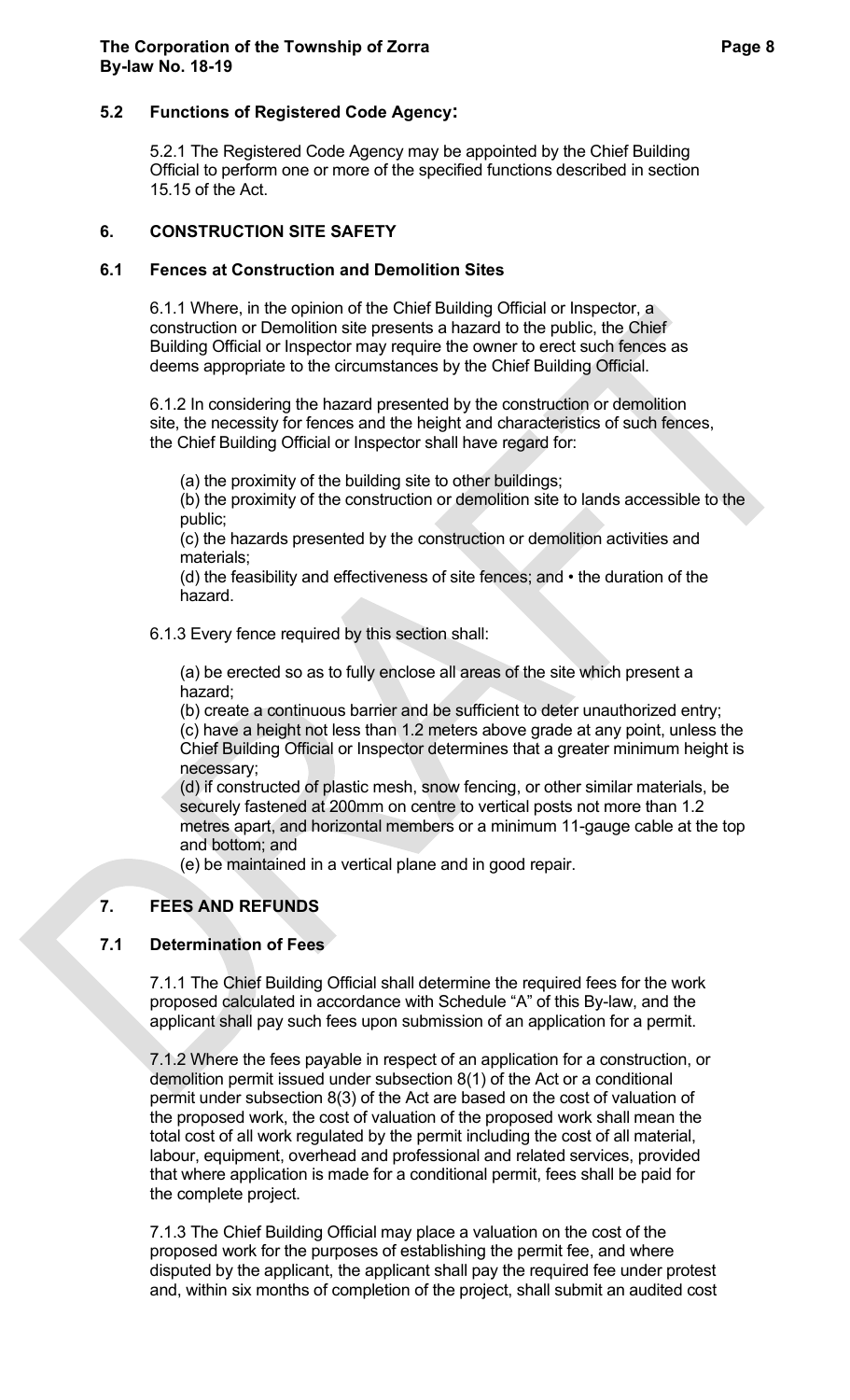statement indicating the lesser valuation, at which time the Chief Building Official shall issue a refund.

7.1.4 Where the fees payable in respect of an application for a construction or demolition permit issued under subsection 8(1) of the Act or a conditional permit issued under subsection 8(3) of the Act are based on building, the terms:

(a) "building area" shall mean the greatest horizontal area of a building above grade, within the outside surface of exterior walls, or within the outside surface of exterior walls and the centre line of Firewall or Party wall; and

(b) "Occupied/Finished Floor Area" shall mean the greatest horizontal area of every floor level above or below grade which is finished for the purposes of residential occupancy as a dwelling unit, but excluding unfinished areas of a basement floor level, a crawlspace or an attic floor level, as measured within the outside surface of exterior walls, or within the outside surface of exterior walls and the centre line of a suite Firewall or Party wall.

#### **7.2 Work Without A Permit:**

7.2.1 Any person or corporation who commences construction or demolition or changes the use of a building before submitting an application for a permit or before 14 calendar days have elapsed from the date on which an application for a permit has been accepted by the Corporation, unless the permit has already been issued, shall in addition to any other penalty under the Act, Building Code, the Township's Set Fine By-law or this By-law pay an additional fee equal to 100% of the amount calculated as the regular permit fee but in no case shall the additional fee exceed \$5,000.00.

#### **7.3 Refunds:**

7.3.1 In the case of withdrawal of an application or the abandonment of all or a portion of the work, or refusal of a permit, or the non-commencement of any project, the Chief Building Official shall determine the amount of paid permit fees that may be refunded to the applicant, if any, in accordance with Schedule "A" of this By-law.

## **8. DEPOSITS**

8.1 Taking, Use and Refunding of Funds Deposited for Building Department **Services** 

8.1.1 In addition to the provisions of Section 7, the Chief Building Official shall interpret Schedule "A" of this By-law in order to determine the required deposits for the work proposed.

8.1.2 Prior to issuance of a building permit, the applicant shall submit the required deposit as security to the fulfilment of the applicant's statutory obligations to request inspections and give notice of intent under the Act and the Building Code.

8.1.3 The deposit will be returned to the applicant when the Chief Building Official deems that the applicant has fulfilled the statutory obligations to request inspections and provided adequate notice of intent as prescribed by the Act and the Building Code and in accordance with Schedule "A" to this by-law.

## **9. CHANGING OF PERMIT FEES**

## **9.1 Changing of Permit Fees**

9.1.1 In accordance with Article 1.9.1.2. – Division C of the Building Code, a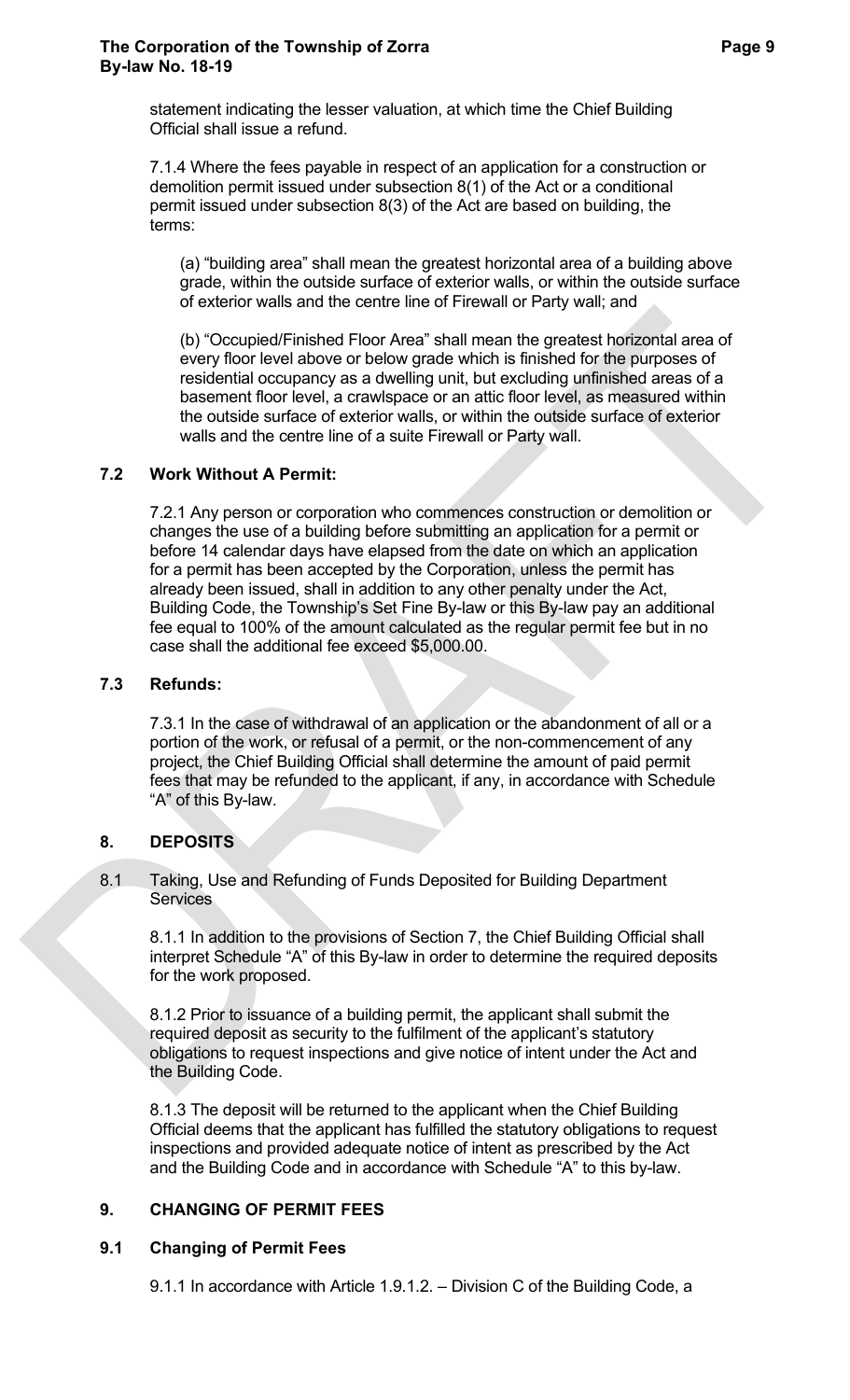Municipality, prior to the passing of a by-law to introduce or change a fee imposed for application for permits or for the issuance of permits shall: (a) Hold at least one (1) public meeting at which any person who attends has an opportunity to make representations with respect to the matter;

(b) Provide a minimum of twenty-one (21) day notice of the public meeting by Notice being placed on the Township website and also given to every person and organization that has, within five (5) years before the day of the meeting, requested such a notice;

(c) Ensure that the notice includes all requirements outlined in Article 1.9.1.2 – Division C of the Building Code.

(d) The Building Department is responsible for maintaining the list of persons or organizations requesting notice of amended permit fees.

## **10. ADMINISTRATIVE PROCEDURES RELATING TO PERMITS**

#### **10.1 Revision and Revocation**

10.1.1 Revision to Permit

After the issuance of a permit under the Act, notice of any material change to a plan, specification, document or other information on the basis of which the permit was issued, must be given in writing, to the Official together with the details of such change, which is not to be made without his or her written authorization.

## 10.1.2 Revocation of Permits

The Chief Building Official, subject to provisions outlined in Subsection 8(10) has the authority to revoke a permit issued under the Act.

## **11. NOTICE REQUIREMENTS FOR INSPECTIONS**

#### **11.1 Notice of Required Inspections**

11.1.1 Every permit holder shall notify the Chief Building Official at least two (2) business day prior to each stage of construction for which notice is required under Article 1.3.5.1. – Division C of the Building Code.

11.1.2 With respect to "additional notices" under Article 1.3.5.2. – Division C of the Building Code, every permit holder shall notify the Chief Building Official or an inspector at least two (2) business day prior to each stage of construction for which notice in advance is required under the Building Code.

11.1.3 The time periods referred to in 11.1.1 & 11.1.2 shall begin upon the day following the day which the notice is given, and shall not include Saturdays, Sundays, and all other days, including civic or statutory holidays, when the offices of the Corporation are not open for the transaction of business with the public.

11.1.4 Every permit holder shall provide the notice of completion as prescribed by section 11 of the Act, or where occupancy is required prior to completion, notice of inspection to ensure that the requirements Section 11 of the Act and Subsection 1.3.3 – Division C of the Building Code are met.

11.1.5 Notice may be given in any one of the following ways:

(a) by phoning (519) 485-2490 and speaking with the Building Department;

(b) by e-mailing the the Building Department;

(c) In person by consultation with the Building Department, at the Corporation's office, located at 274640 27<sup>th</sup> Line.

## **12. PRESCRIBING FORMS**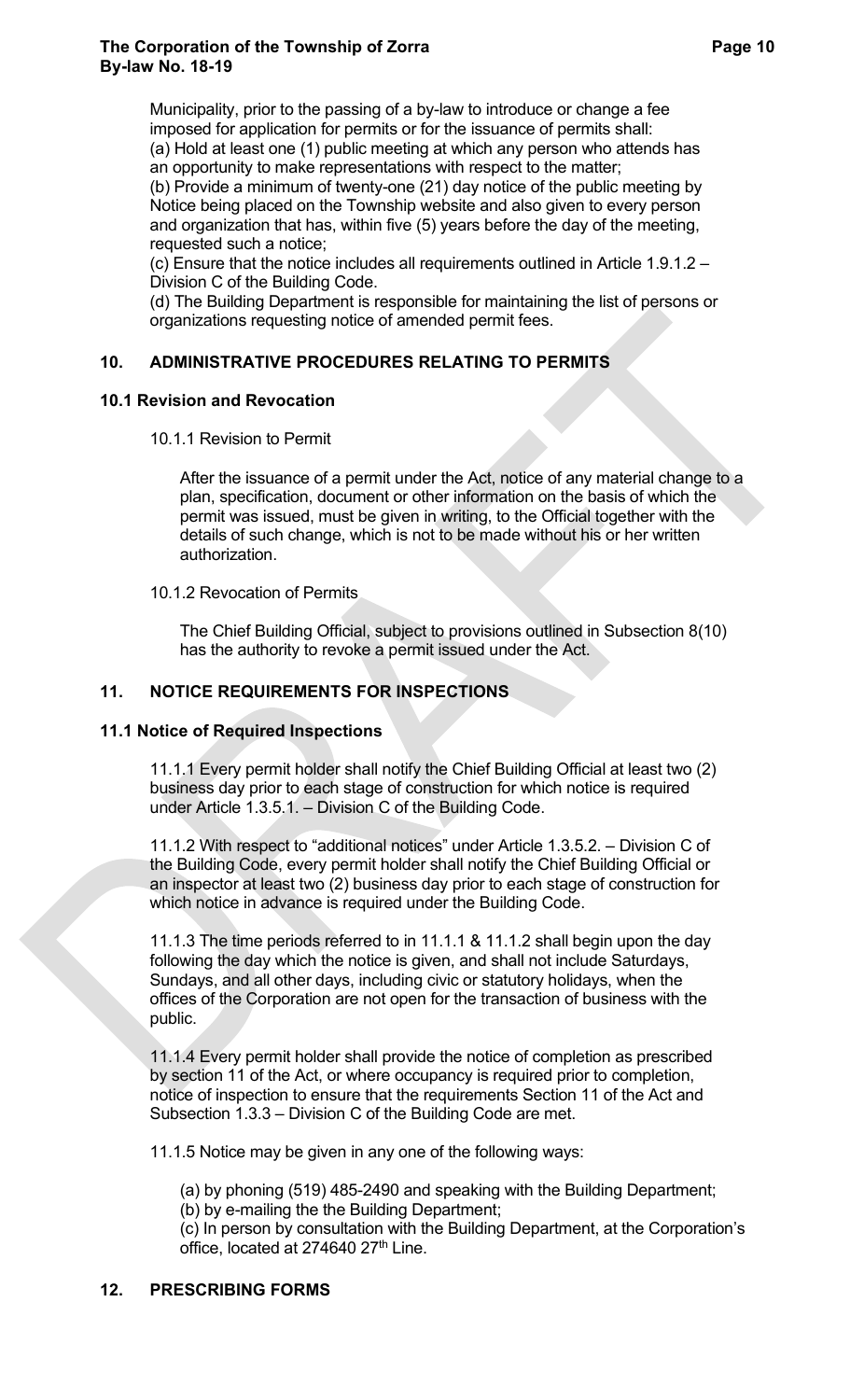#### 12.1 Prescribing Forms

12.1.1 The forms prescribed for use as applications for permits, for orders and for inspection reports shall be as set out in Schedule "E" to this By-law.

#### **13. CONTRAVENTION OF BY-LAW - OFFENCE**

13.1 Contravention

13.1.1 Every person who contravenes any provision of this By-law is guilty of an offence and on conviction is liable to a fine as provided in section 36 of the Building Code Act, 1992, S.O. 1992, c.23, as amended.

#### **14. CODE OF CONDUCT**

14.1 The Code of Conduct

 14.1.1 The Code of Conduct and the associated policy, as required under Section 7.1 of the Act, are set out in Township Policy #800-01.

#### **15. REPEAL**

15.1 By-Laws 50-2000 and 23-1992 and all amendments (including but not limited to By-laws 10-2003, 08-2012, 40-2011) thereto are hereby repealed.

#### **16. EFFECTIVE DATE**

16.1 This By-Law comes into force on the passing thereof and may be cited as the "Building By-Law".

## **READ A FIRST AND SECOND TIME THIS 3rd DAY OF APRIL, 2019**

**READ A THIRD TIME AND FINALLY PASSED THIS 3rd DAY OF APRIL, 2019.** 

 **MAYOR** CLERK CLERK CLERK **MARCUS RYAN** 

**KAREN MARTIN**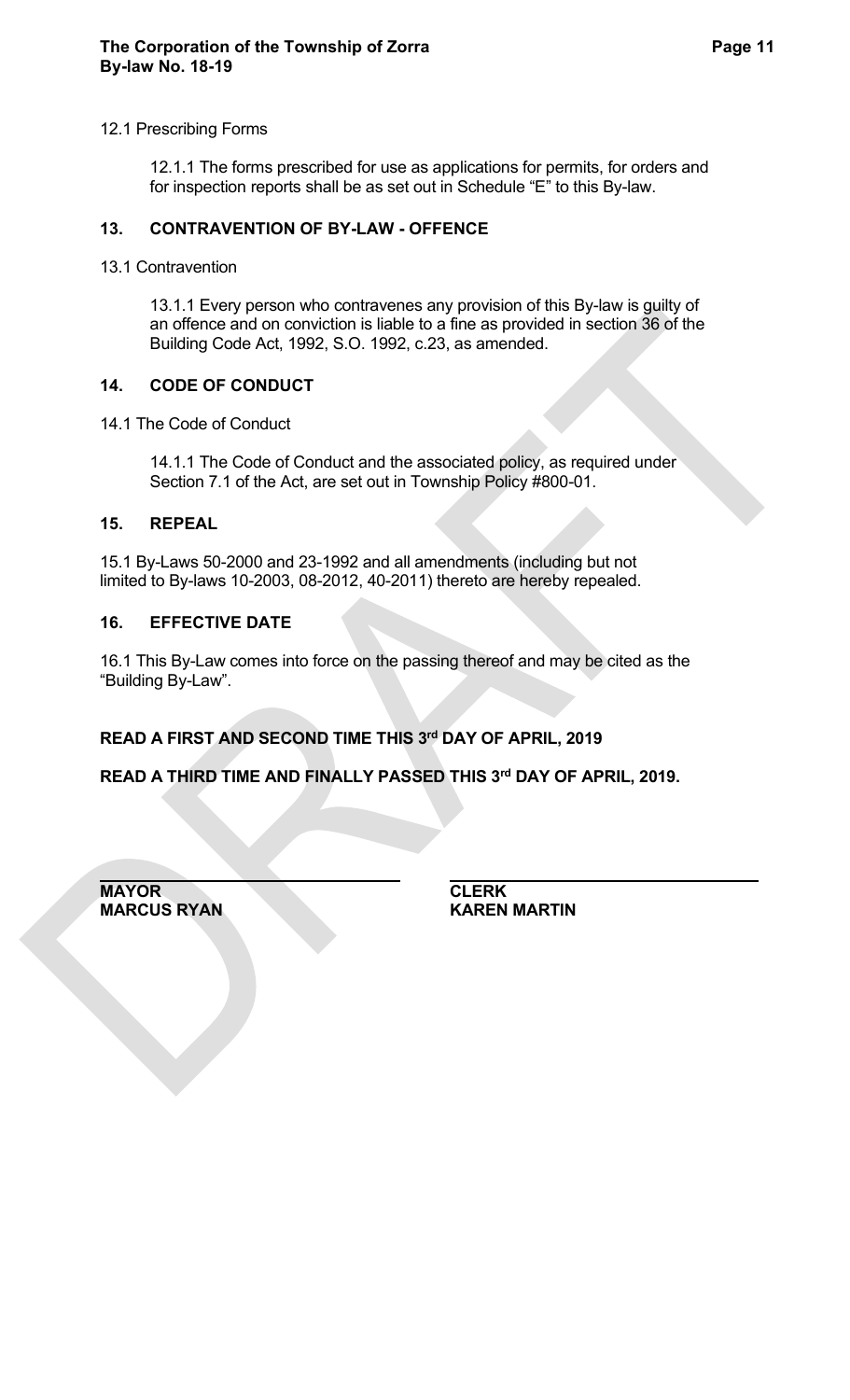#### **The Corporation of the Township of Zorra Page 12 By-law No. 18-19**

# Schedule "A" To By-law No. 18-2019

| <b>Category</b> |                                                                          | <b>Base Fee</b><br>(payable upon receipt of application) | <b>Adjustment</b> |  |  |  |
|-----------------|--------------------------------------------------------------------------|----------------------------------------------------------|-------------------|--|--|--|
|                 | <b>Residential Construction</b>                                          |                                                          |                   |  |  |  |
|                 | <b>New Residence</b>                                                     |                                                          |                   |  |  |  |
|                 | Additions                                                                | \$300.00.                                                | \$1.4/sq. ft      |  |  |  |
|                 | Carport/Garage over 592 sq ft                                            |                                                          |                   |  |  |  |
|                 | Carport/Garage under 592 sq ft                                           | \$150.00                                                 | \$0.70            |  |  |  |
|                 | Structural/Renovation/Material Change                                    | \$300.00                                                 | \$0.70            |  |  |  |
|                 | Porches/Sundecks/Ramps under 150 sq. ft.                                 | \$150.00                                                 |                   |  |  |  |
|                 | Porches/Sundecks/Ramps over 150 sq. ft.                                  | \$300.00                                                 |                   |  |  |  |
|                 | <b>Swimming Pools</b>                                                    |                                                          |                   |  |  |  |
|                 | Woodstoves/Fireplaces                                                    |                                                          |                   |  |  |  |
|                 | <b>Water and Sewer Connections</b><br>(if at same time)                  | \$150.00                                                 |                   |  |  |  |
|                 | <b>Water and Sewer Connections</b><br>(per connection if not concurrent) |                                                          |                   |  |  |  |
|                 | Demolitions (residential)                                                |                                                          |                   |  |  |  |
|                 | Partial Occupancy                                                        | \$100                                                    |                   |  |  |  |
|                 |                                                                          | <b>Agricultural</b>                                      |                   |  |  |  |
|                 | Animal Housing - new or additional                                       |                                                          |                   |  |  |  |
|                 | Implement & Storage Shed                                                 | \$300.00                                                 | \$0.30/sq. ft.    |  |  |  |
|                 | <b>Horizontal Silos</b>                                                  | \$750.00                                                 |                   |  |  |  |
|                 | <b>Manure Pits</b>                                                       | \$1,000.00                                               |                   |  |  |  |
|                 | Vertical Silo, Grain Bins, Corn Cribs<br><20,000 Bushel                  |                                                          |                   |  |  |  |
|                 | Vertical Silo, Grain Bins, Corn Cribs<br>>20,000 Bushel                  | \$750.00                                                 |                   |  |  |  |
|                 | <b>Commercial / Industrial / Institutional</b>                           |                                                          |                   |  |  |  |
|                 | Commercial/Industrial/Institutional                                      | \$300.00                                                 | \$1.40            |  |  |  |
|                 | Demolitions (com/ind/inst)                                               | \$150.00                                                 |                   |  |  |  |
|                 | Wind Turbines < 250 kw Output                                            | \$300.00                                                 | \$2,200.00        |  |  |  |
|                 |                                                                          |                                                          | \$2,000.00        |  |  |  |
|                 | Wind Towers > 250 Output<br>Solar Panels Mounted on a Building           | \$300.00                                                 | \$300.00          |  |  |  |
|                 | (face area $>$ 5 sq. m.)                                                 | \$300.00                                                 |                   |  |  |  |
|                 |                                                                          | <b>Miscellaneous</b>                                     |                   |  |  |  |
|                 | Tents $> 600$ sq. m.)                                                    | \$150.00                                                 |                   |  |  |  |
|                 | Signs                                                                    | \$150.00                                                 | \$150.00          |  |  |  |
|                 | Mobile Homes/School Portables                                            | \$300.00                                                 | \$250.00          |  |  |  |
|                 | <b>Retaining Walls</b>                                                   | \$150.00                                                 | \$5.00/ft         |  |  |  |
|                 | <b>Conditional Permit</b>                                                | \$150.00                                                 |                   |  |  |  |
|                 | Permit Renewal or Revision                                               |                                                          |                   |  |  |  |
|                 | Alternate Solution Application                                           | \$300.00                                                 | \$250.00          |  |  |  |
|                 | <b>Additional Inspections</b>                                            | \$150.00                                                 | \$50.00           |  |  |  |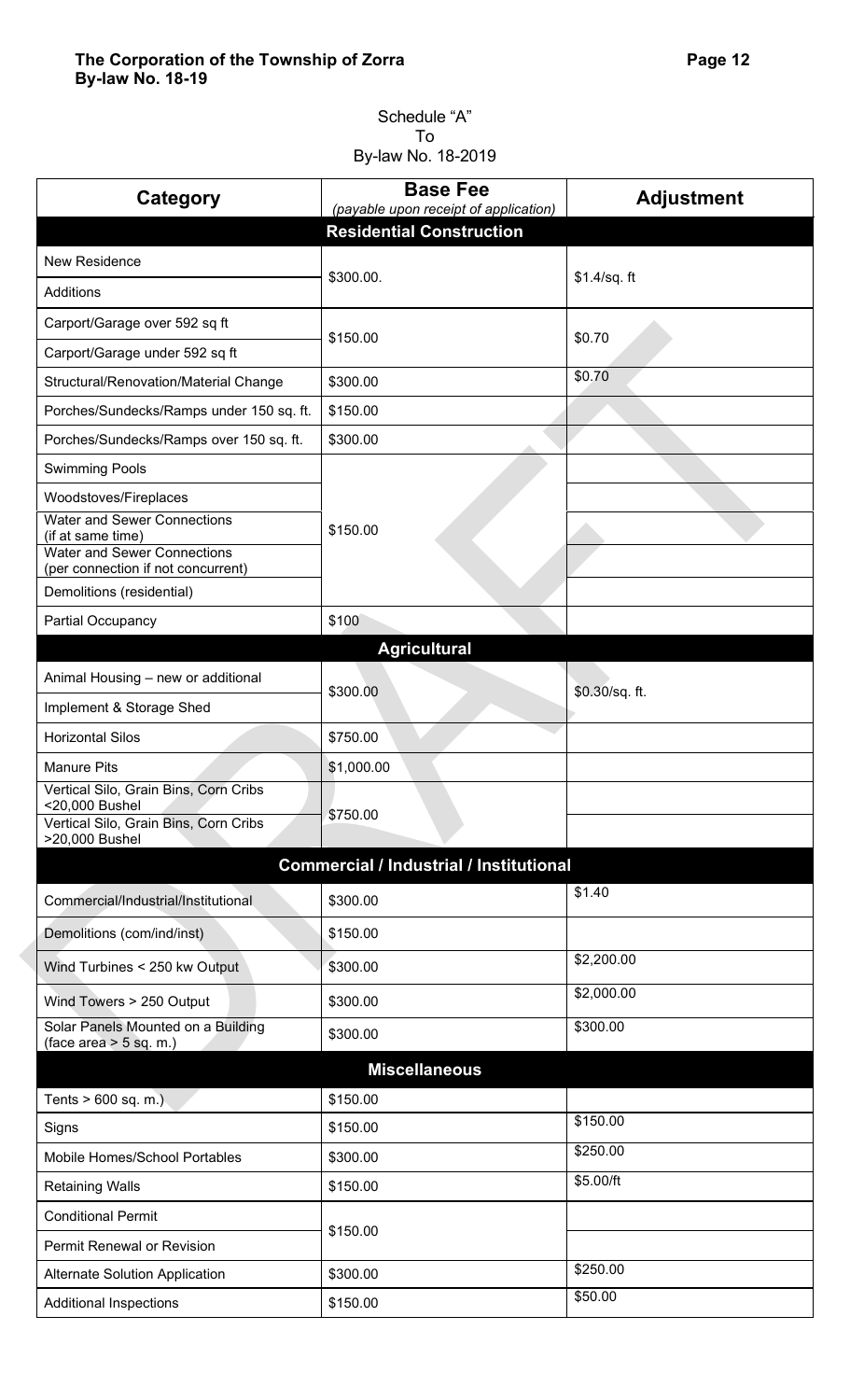## **The Corporation of the Township of Zorra Page 13 By-law No. 18-19**

| Reinspection Fees called in but not ready        | \$150.00 |                 |  |  |  |
|--------------------------------------------------|----------|-----------------|--|--|--|
| <b>Enforcement Inspections</b>                   | \$300.00 |                 |  |  |  |
| Change of Use                                    | \$300.00 | \$250.00        |  |  |  |
| Plumbing                                         | \$100.00 | \$20.00/Fixture |  |  |  |
| <b>Mechanical</b>                                |          |                 |  |  |  |
| HVAC – not associated with an existing<br>permit | \$150.00 | \$150.00        |  |  |  |
| <b>Fire Suppression Systems</b>                  |          | \$250.00        |  |  |  |
| Commercial Kitchen Hood Range                    | \$300.00 |                 |  |  |  |

| <b>SEWAGE SYSTEMS</b>                                                                                                |                                                  |  |  |
|----------------------------------------------------------------------------------------------------------------------|--------------------------------------------------|--|--|
| <b>CLASS OF PERMIT</b>                                                                                               | FEE-<br>(payable upon receipt of<br>application) |  |  |
| Classes IV and V - Small System (New or Replacement),<br>Serving Building(s) not exceeding 10, 000 Litres per day (C | \$795                                            |  |  |
| Existing Class IV and V Systems - Repair, Alteration, Extension<br>- includes tank replacement / repairs             | \$250                                            |  |  |
| Class II and III System - New, Replacement, Alteration/Repair                                                        | \$250                                            |  |  |
| Site Review Assessment                                                                                               | \$100                                            |  |  |
| <b>IPerformance Level Review</b>                                                                                     | \$227                                            |  |  |
| Change of Use                                                                                                        | \$340                                            |  |  |
| Septic Certificate                                                                                                   | \$50                                             |  |  |
| File Search                                                                                                          | \$170                                            |  |  |
| Urgent File Search - (Law Firm requested less than 14 working<br>days)                                               | \$220                                            |  |  |

# **Class Definitions**:

| <b>Class Specification</b> | <b>Definition</b>                                      |  |  |
|----------------------------|--------------------------------------------------------|--|--|
| Class I                    | Chemical toilet, outhouse, composing toilet etc.       |  |  |
| Class II                   | A leaching pit – grey water – no human waste           |  |  |
| <b>Class III</b>           | A cesspool – used for the disposal of Class I contents |  |  |
| <b>Class IV</b>            | Septic tank system                                     |  |  |
| <b>Class V</b>             | Holding tank for the storage or retention of sewage    |  |  |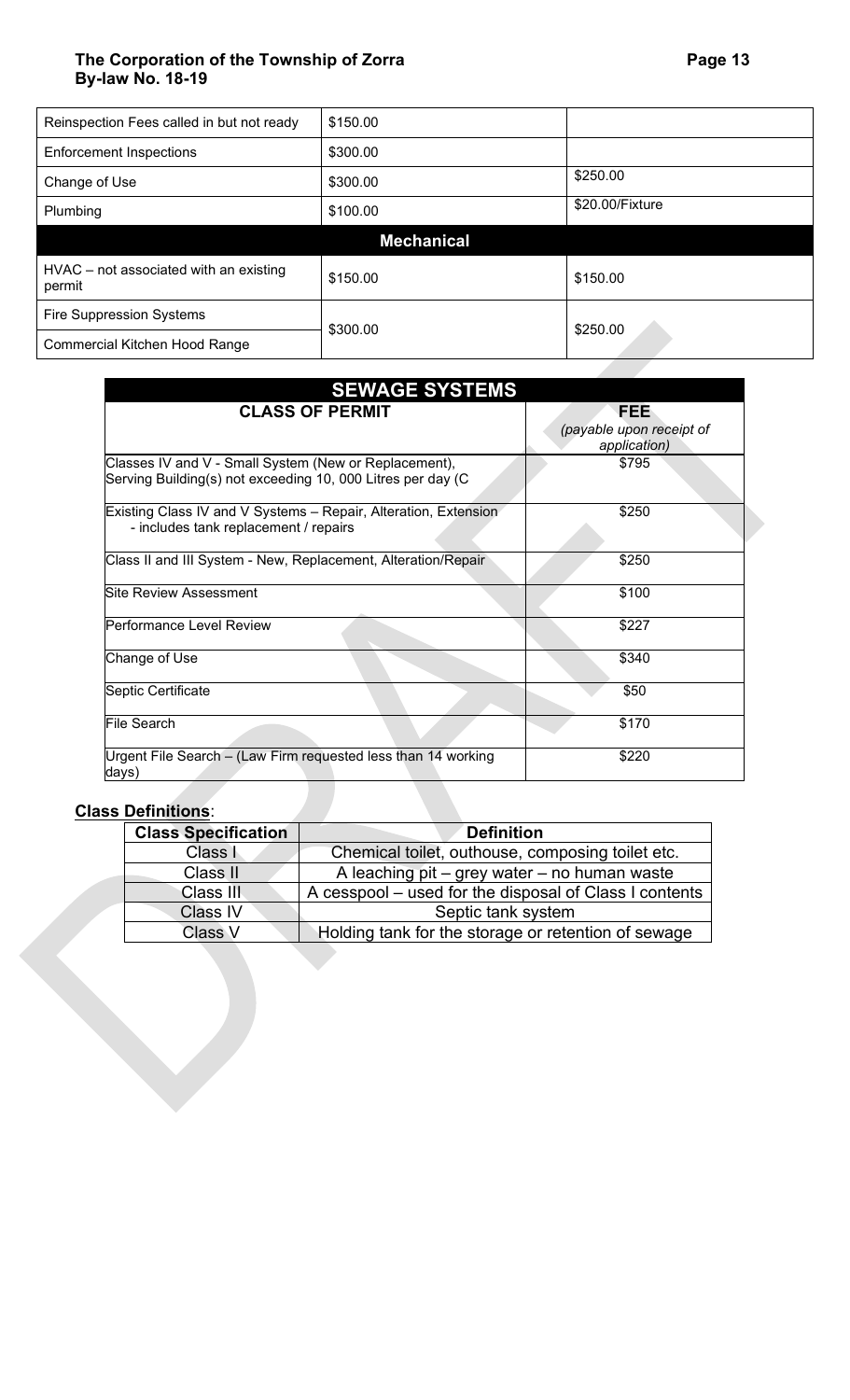Г

٦

# Schedule "A" To By-law No. 18-2019

# **DEPOSITS**

|                                                                              | <b>DEPUSIIS</b>                                                                                                                                                                                                                                                                                                                                                                                                                                      |  |  |
|------------------------------------------------------------------------------|------------------------------------------------------------------------------------------------------------------------------------------------------------------------------------------------------------------------------------------------------------------------------------------------------------------------------------------------------------------------------------------------------------------------------------------------------|--|--|
| <b>MUNICIPAL</b><br><b>INFRASTRUCTURE WITHIN</b><br><b>URBAN AND VILLAGE</b> | Damage Deposit shall be \$500 and shall be required at the time of permit<br>issuance for all new construction or renovations in areas where asphalt, curb<br>and gutter, sidewalks, sewer, water & boulevard damage may occur.                                                                                                                                                                                                                      |  |  |
| <b>AREAS</b>                                                                 | Damage Deposits will be returned upon verification by the Township Director<br>of Public Works or Chief Building Official, subsequent to the completion of any<br>work done on entrance culverts, curbs, gutters, or ditches that is deemed<br>necessary and performed by the Corporation, less any amount that is<br>expended by the municipality to make repairs or for cleanup.                                                                   |  |  |
|                                                                              | Where work has been done within the municipal lands, roads, etc., the<br>deposit will be held for the period of one calendar year, after which the<br>deposit becomes subject to the provisions below for extensions.                                                                                                                                                                                                                                |  |  |
|                                                                              | Notwithstanding such an extension granted by the Township Roads<br>Superintendent, a remaining balance of the deposit will become forfeit to the<br>Corporation.                                                                                                                                                                                                                                                                                     |  |  |
|                                                                              | <b>NOTE:</b> The Damage Deposit provisions are not applicable where the<br>Corporation and applicant have entered into a subdivision agreement,<br>severance agreement or site plan agreement that specifies the terms and<br>conditions of a deposit for work done by the Corporation on lot grading,<br>entrance culverts or ditches                                                                                                               |  |  |
| <b>LOT GRADING AND</b><br><b>DRAINAGE DEPOSIT</b>                            | When an Engineered Lot Grading and Drainage Plan is required by the<br>Chief Building Official, a deposit of \$1000 dollars shall be required at the<br>time of permit issuance.                                                                                                                                                                                                                                                                     |  |  |
|                                                                              | Use of the Deposit may be deemed necessary when, in the opinion of the<br>Chief Building Official;                                                                                                                                                                                                                                                                                                                                                   |  |  |
|                                                                              | The lot grading (including topsoil) has not been completed in<br>$\bullet$<br>accordance with the approved Engineered Grading and Drainage plan<br>and where the Chief Building Official receives confirmation of such<br>non-conformance by the Engineer of record, or                                                                                                                                                                              |  |  |
|                                                                              | Grass sodding has not been placed, or there is no established growth<br>from seeding over the distribution area of a septic system within one<br>year from the last date of inspection, or completion of construction of<br>the system, whichever is the lesser.                                                                                                                                                                                     |  |  |
|                                                                              | The deposit may be used when the depositor does not complete the grading<br>and drainage work in compliance with the Engineered Grading and Drainage<br>plan, as approved in accordance with the issuance of a Building Permit. In<br>such a case, the deposit shall be used in balance against the cost of any work<br>to grade, drain, seed or sod the lot as necessary to conform to the approved<br>plan, and the requirements of Building Code. |  |  |
|                                                                              | <b>REFUND OF DEPOSITS</b>                                                                                                                                                                                                                                                                                                                                                                                                                            |  |  |
|                                                                              | This deposit less any portion expended by the municipality to obtain<br>compliance will be refunded upon receipt of verification of compliance with the<br>plan from the Professional Engineer or Ontario Land Surveyor who developed<br>the plan.                                                                                                                                                                                                   |  |  |
|                                                                              | The balance of the deposit remaining, if any, is refundable, without interest,<br>when the construction is substantially completed and a final inspection of the<br>construction has been completed in accordance with the Building Code<br>requirements, and all entrance culverts approved by the Township Director of<br>Public Works.                                                                                                            |  |  |
|                                                                              | <b>NOTE:</b> The Lot Grading and Damage deposit provisions are not applicable<br>where the Corporation and applicant have entered into a subdivision<br>agreement, severance agreement or site plan agreement that specifies the<br>terms and conditions of a deposit for work done by the Corporation on lot<br>grading, entrance culverts or ditches.                                                                                              |  |  |
| <b>BUILDING CONSTRUCTION</b><br><b>AND INSPECTION DEPOSIT</b>                | The Building Construction and Inspection deposit is secured to ensure that all<br>construction or demolition work commenced under a building or demolition<br>permit is completed, inspected, and finalized in conformance with the<br>provisions of this by-law, the Building Code, and the Act.                                                                                                                                                    |  |  |
|                                                                              | All deposits are to be held to secure compliance with the provisions of the<br>Building Code which describe the prescribed inspections, notice of intent to<br>occupy, conditions to the issuance of an occupancy permit, and requirement to<br>request final inspections.                                                                                                                                                                           |  |  |
|                                                                              | <b>VALUE OF DEPOSITS REQUIRED (BY TYPE OF USE)</b>                                                                                                                                                                                                                                                                                                                                                                                                   |  |  |
|                                                                              | Where a notice of intent and permit to occupy a building for the purposes                                                                                                                                                                                                                                                                                                                                                                            |  |  |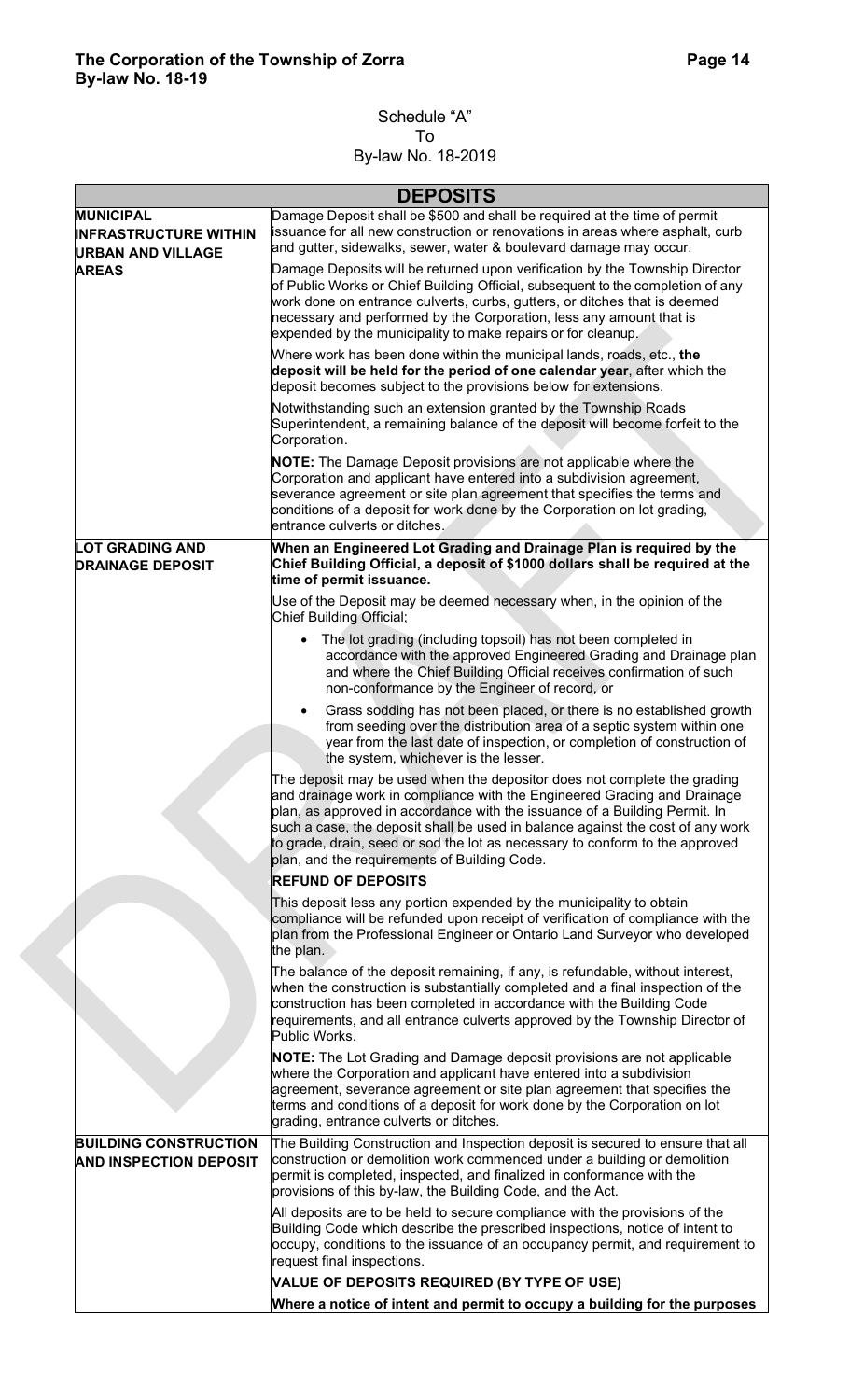|                              | of a new residential dwelling unit is required, a deposit of \$500 dollars<br>per building permit will be made.                                                                                                                                                                                                                                                                                                                      |  |  |
|------------------------------|--------------------------------------------------------------------------------------------------------------------------------------------------------------------------------------------------------------------------------------------------------------------------------------------------------------------------------------------------------------------------------------------------------------------------------------|--|--|
|                              | Where an occupancy or use permit is required for the purposes of<br>establishing a new Industrial, Commercial or Institutional suite of<br>occupancy, a deposit of \$500 dollars per suite will be made.                                                                                                                                                                                                                             |  |  |
|                              | Where an occupancy or use permit is required for the purposes of<br>establishing a new Agricultural livestock housing unit or the use of a<br>new nutrient storage facility, a deposit of \$500 dollars per building will be<br>made.                                                                                                                                                                                                |  |  |
|                              | <b>REFUND OF DEPOSITS</b>                                                                                                                                                                                                                                                                                                                                                                                                            |  |  |
|                              | This deposit, less any portion expended by the municipality in enforcement of<br>compliance, will be refunded without interest upon:                                                                                                                                                                                                                                                                                                 |  |  |
|                              | • issuance of an Occupancy or Use Permit for the building under permit<br>where applicable; and                                                                                                                                                                                                                                                                                                                                      |  |  |
|                              | confirmation of completion of a final inspection by a building inspector,<br>noting that construction has been fully completed in compliance with<br>the Act, the Building Code, and in accordance with the application<br>documentation.                                                                                                                                                                                            |  |  |
|                              | <b>FORFEITURE OF DEPOSIT</b>                                                                                                                                                                                                                                                                                                                                                                                                         |  |  |
|                              | In the event that a building permit is revoked in accordance with Subsection<br>8.(10) of the Building Code Act, or where construction or demolition occurs in<br>contravention of Subsection 8.(13) of the Building Code Act, the deposit shall<br>be forfeited to the Corporation. The balance of the deposit shall be retained by<br>the Corporation and dispensed to the Building Department Cost Stabilization<br>Reserve Fund. |  |  |
| <b>REQUEST FOR EXTENSION</b> | The applicants shall have the right to request an extension to any of the time<br>periods prescribed under the DEPOSITS section of Schedule "A" as described<br>above, provided such requests are received in writing no later than thirty days<br>prior to the set time period.                                                                                                                                                     |  |  |
|                              | The Chief Building Official will consider such requests made upon the merits of<br>the explanation and may, upon his or her discretion, allow a refund of the<br>deposit in part or in full, without interest.                                                                                                                                                                                                                       |  |  |
|                              |                                                                                                                                                                                                                                                                                                                                                                                                                                      |  |  |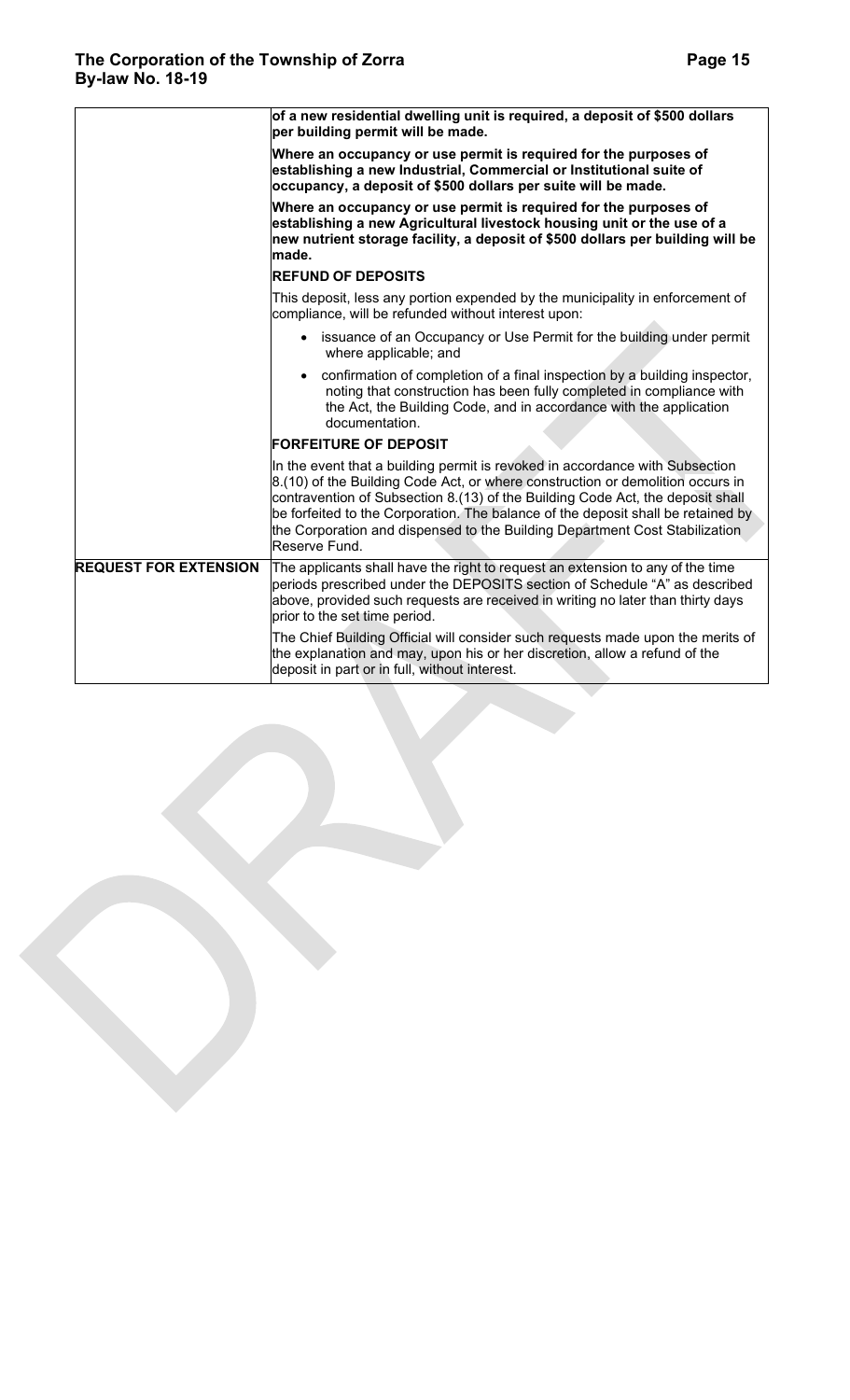#### Schedule "B" To By-Law No. 18-2019

# **Acknowledgement by Applicant of an Incomplete Application**

Pursuant to Sentence 1.3.1.3.(6) of Division C of the Ontario Building Code

## **PART A – Submittal of an Incomplete Application to Construct or Demolish**

A prescreening of the application to \_

(describe work)

at

(location of work)

has been completed, and has reveal that the application is incomplete, in that the following items are missing:

As such, the processing time periods prescribed in Sentence 1.3.1.3.(1) of Division C of the Building Code are not applicable at the time of initial receipt of the above reference application.

The Corporation of the Township of Zorra will hold the submittal and continue processing the incomplete application if the Acknowledgement below is completed.

#### **PART B – Declaration of Incomplete Application**

I, <u>example a print name of applicant</u>

am the owner or am the person described by Sentence 1.3.1.2. of Division C of the Ontario Building Code, in reference to the property as Described in Part A, and have authority to bind the corporation or partnership as applicable.

I acknowledge that the application as describe in Part A to this Letter does not meet the requirements of Division C, 1.3.1.3.(6) of the Building Code, and as the below date the processing time periods prescribed in Table 1.3.1.3. of the Building Code are not applicable to the submittal of the application referenced in Part A.

Notwithstanding the above, I request that the Corporation commence processing of the incomplete application. I understand that a permit cannot be issued until such time as all the required information is submitted, reviewed for compliance and all applicable fees, charges and deposits are paid in full.

 $\mathcal{L}=\mathcal{L}=\mathcal{L}=\mathcal{L}=\mathcal{L}=\mathcal{L}=\mathcal{L}=\mathcal{L}=\mathcal{L}=\mathcal{L}=\mathcal{L}=\mathcal{L}=\mathcal{L}=\mathcal{L}=\mathcal{L}=\mathcal{L}=\mathcal{L}=\mathcal{L}=\mathcal{L}=\mathcal{L}=\mathcal{L}=\mathcal{L}=\mathcal{L}=\mathcal{L}=\mathcal{L}=\mathcal{L}=\mathcal{L}=\mathcal{L}=\mathcal{L}=\mathcal{L}=\mathcal{L}=\mathcal{L}=\mathcal{L}=\mathcal{L}=\mathcal{L}=\mathcal{L}=\mathcal{$ (Date) (Signature of Applicant)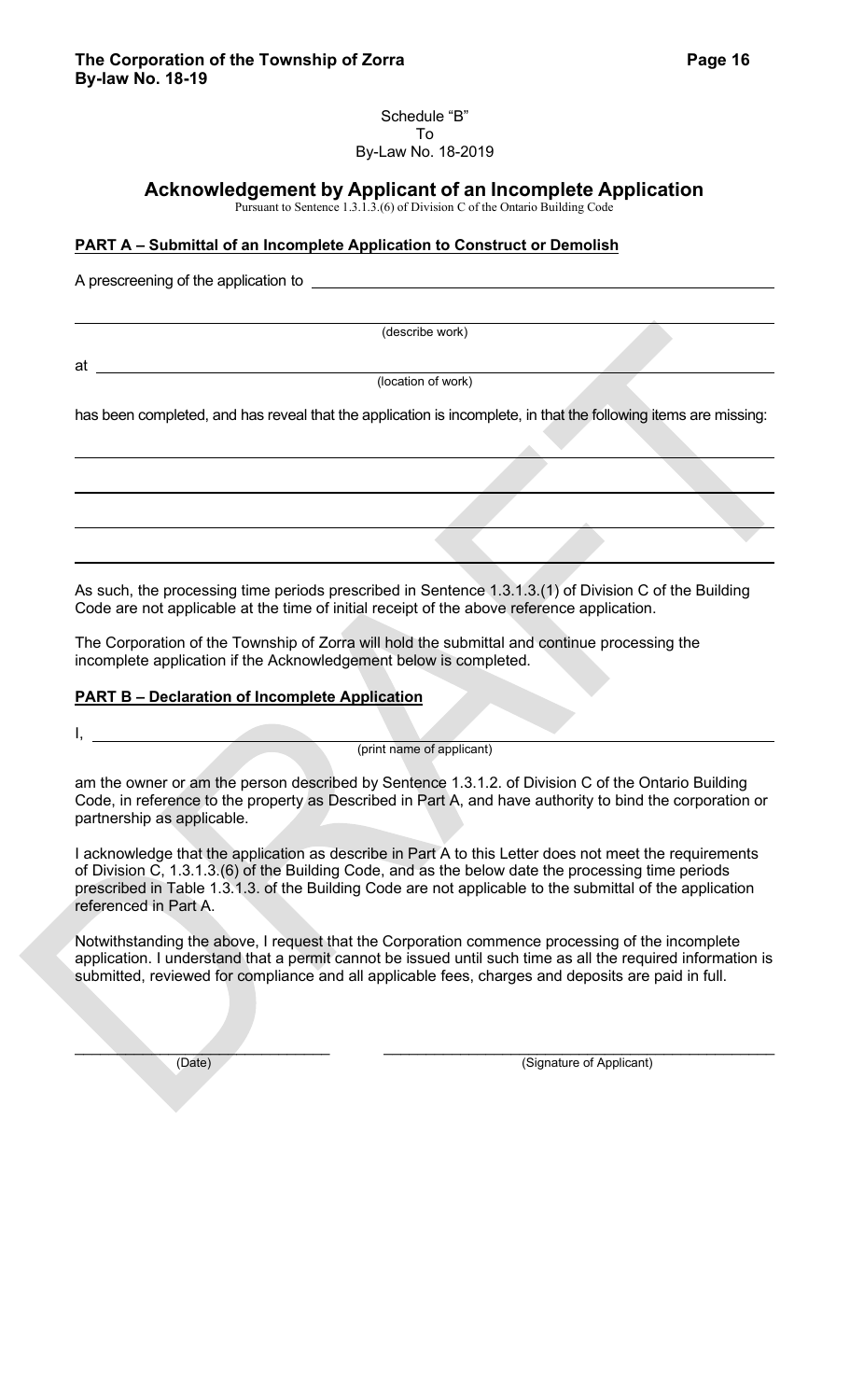Project Description:

Address of Project:

Name of Owner:

Date:

Permit Application No.

# Schedule "C" To

By-Law No. 18-19

## **COMMITMENT TO GENERAL REVIEWS BY ARCHITECT AND ENGINEERS**

THIS FORM TO BE COMPLETED BY THE OWNER OR OWNER'S AUTHORIZED AGENT, AND SIGNED BY ALL CONSULTANTS RETAINED FOR GENERAL REVIEWS

| Part A - Owner's Undertaking | Perm          |
|------------------------------|---------------|
|                              | Municipality: |

WHEREAS the Ontario Building Code requires that the project described above be designed and reviewed during construction by an architect,<br>professional engineer or both that are licensed to practice in Ontario;<br>NOW THEREFOR

2. All general review reports by the architect and/or professional engineers will be forwarded promptly to the Chief Building Official, and<br>3. Should any retained architect or professional engineer cease to provide general

construction.

The undersigned hereby certifies that he/she has read and agrees to the above

| Address of Owner:           |                                             |                      |                          |                                                                                                                                                                   | Telephone:              |                                                                                                                                                                                                                                                                                                             |
|-----------------------------|---------------------------------------------|----------------------|--------------------------|-------------------------------------------------------------------------------------------------------------------------------------------------------------------|-------------------------|-------------------------------------------------------------------------------------------------------------------------------------------------------------------------------------------------------------------------------------------------------------------------------------------------------------|
| Signature of Owner:         |                                             |                      | Print Name:              |                                                                                                                                                                   | Fax:                    |                                                                                                                                                                                                                                                                                                             |
| (or officer of corporation) |                                             |                      |                          |                                                                                                                                                                   |                         |                                                                                                                                                                                                                                                                                                             |
|                             | Coordinator of the work of all consultants: |                      |                          |                                                                                                                                                                   | Telephone:              |                                                                                                                                                                                                                                                                                                             |
| Address:                    |                                             |                      |                          |                                                                                                                                                                   | Fax:                    |                                                                                                                                                                                                                                                                                                             |
|                             |                                             |                      |                          | Part B - Consultants                                                                                                                                              |                         |                                                                                                                                                                                                                                                                                                             |
|                             |                                             |                      |                          | basis for the issuance of a building permit, in accordance with the performance standards of the OAA and/or PEO.<br>SHADED PORTION TO BE COMPLETED BY CONSULTANTS |                         | The undersigned architect and/or professional engineer(s) hereby certify that they have been retained to provide general reviews of the parts of<br>construction of the building indicated, to determine whether the construction is in general conformity with the plans and other documents that form the |
| $\Box$ ARCHITECTURAL        | $\Box$ STRUCTURAL                           | $\square$ MECHANICAL | $\Box$ <b>ELECTRICAL</b> | $\square$ SITE SERVICES                                                                                                                                           | $\Box$ OTHER ISPECIEVI: |                                                                                                                                                                                                                                                                                                             |
| <b>Consultant Name:</b>     |                                             |                      | Signature:               | Print Name:                                                                                                                                                       |                         | Date:                                                                                                                                                                                                                                                                                                       |
|                             |                                             |                      |                          |                                                                                                                                                                   |                         |                                                                                                                                                                                                                                                                                                             |
| Telephone:                  | Fax:                                        |                      | Address:                 |                                                                                                                                                                   |                         |                                                                                                                                                                                                                                                                                                             |
| $\Box$ ARCHITECTURAL        | $\Box$ STRUCTURAL                           | $\Box$ MECHANICAL    | $\Box$ FIFCTRICAL        | $\square$ SITE SERVICES                                                                                                                                           | $\Box$ OTHER ISPECIEVI: |                                                                                                                                                                                                                                                                                                             |
| <b>Consultant Name:</b>     |                                             |                      | Signature:               | Print Name:                                                                                                                                                       |                         | Date:                                                                                                                                                                                                                                                                                                       |
| Telephone:                  | Fax:                                        |                      | Address:                 |                                                                                                                                                                   |                         |                                                                                                                                                                                                                                                                                                             |
|                             |                                             |                      |                          |                                                                                                                                                                   |                         |                                                                                                                                                                                                                                                                                                             |
| $\Box$ ARCHITECTURAL        | <b>STRUCTURAL</b>                           | $\square$ MECHANICAL | $\Box$ ELECTRICAL        | $\square$ SITE SERVICES                                                                                                                                           | $\Box$ OTHER ISPECIEVI: |                                                                                                                                                                                                                                                                                                             |
| <b>Consultant Name:</b>     |                                             |                      | Signature:               | Print Name:                                                                                                                                                       |                         | Date:                                                                                                                                                                                                                                                                                                       |
| Telephone:                  | Fax:                                        |                      | Address:                 |                                                                                                                                                                   |                         |                                                                                                                                                                                                                                                                                                             |
|                             |                                             |                      |                          |                                                                                                                                                                   |                         |                                                                                                                                                                                                                                                                                                             |
| $\Box$ ARCHITECTURAL        | $\Box$ STRUCTURAL                           | $\square$ MFCHANICAL | $\Box$ FLFCTRICAL        | $\square$ SITE SERVICES                                                                                                                                           | $\Box$ OTHER (SPECIFY): |                                                                                                                                                                                                                                                                                                             |
| <b>Consultant Name:</b>     |                                             |                      | Signature:               | Print Name:                                                                                                                                                       |                         | Date:                                                                                                                                                                                                                                                                                                       |
| Telephone:                  | Fax:                                        |                      | Address:                 |                                                                                                                                                                   |                         |                                                                                                                                                                                                                                                                                                             |

EABO Standard form/Endorsed by OAA, PEO and Ontario Building Officials Association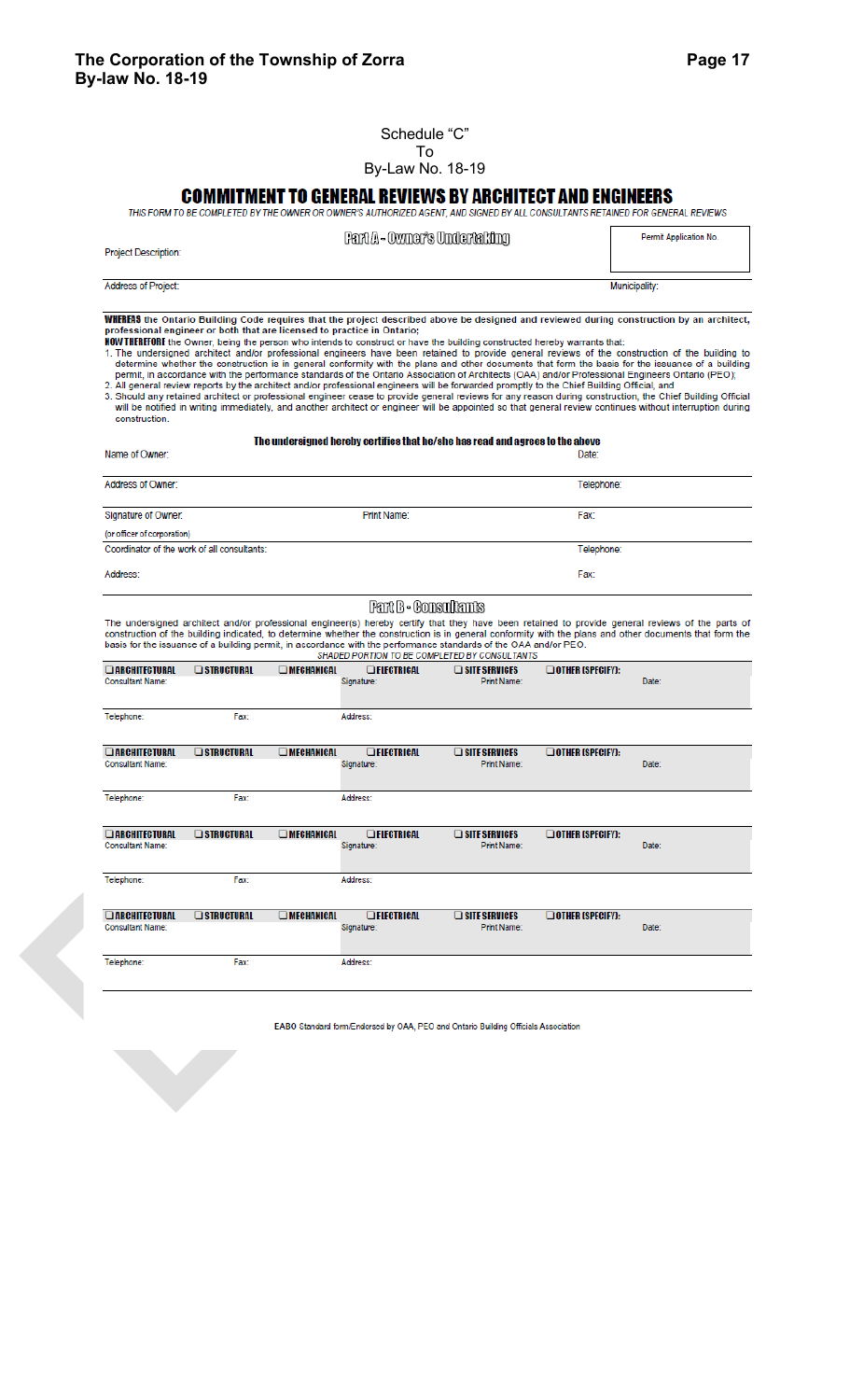#### Schedule "D" To By-Law No. 18-2019

#### **LIST OF DRAWINGS, SPECIFICATIONS ANS INFORMATION TO ACCOMPANY APPLICATION FOR PERMITS:**

In further to Section 4.1 of the Building By-law, and in order an application to construct or demolish to be considered a complete application pursuant to section 1.3. of Division C of the Ontario Building Code, not less than\* the following drawings, specifications and documents are required to be submitted in accordance with the correlating type of Building proposed as categorized and referenced below.

# **NOTE:**

\*Upon request, the Chief Building Official may specify that not all the below-mentioned plans are required to accompany an application for a permit. Conversely, the Chief Building Official may also determine that additional drawings specifications, or documentation may be needed were the minimum submittal is insufficient in order to determine compliance with the Code, the Act, or applicable law thereto.

- 1) Demolition (Full or partial)
	- a) Demolition Declaration Form
	- b) Commitment to General Review by a professional engineer where Division C, 1.2 applies
	- c) Site/grading plan prepared by a professional engineer (P.Eng.), and an Ontario land surveyor (OLS)
	- d) Where a building is designated under the Heritage Act, approval of the demolition work under permit must be obtained from Council and the Heritage Committee
- 2) On-site Sewage System (New, Repair/Alteration, or Change of Use)
	- a) Site Evaluation Report/ test pit information
	- b) Where Subsection 4.2 and 4.3 of the by-law applies a Grading and Drainage Plan prepared or verified by a professional engineer (P.Eng.) and/or an Ontario land surveyor (OLS)
	- c) Sewage system design and construction drawings including;
	- d) Plan view
	- e) Cross section (longitudinal and bilateral to the bed)
	- f) The completed ADDENDUM TO APPLICATION TO PERMIT SEWAGE SYSTEM CONSTRUCTION OR REPAIR Form
- 3) Residential Deck or Porch Permit
	- a) Site plan
	- b) Floor plan, foundation and framing plan
	- c) Elevation(s)
	- d) Section or detail of guard
	- e) Detail Section (through deck view)
- 4) Residential Accessory Buildings
	- a) Site Plan or survey
		- b) Foundation plan
		- c) Floor Plan (framing)
		- d) Building Elevations (two sides minimum)
		- e) Detail or Building Section
- 5) Residential Addition
	- a) Site Plan
		- b) Grading and Drainage Plan prepared by a professional engineer (P.Eng.), if applicable
		- c) Foundation plan
		- d) Floor Plan(s) (one per floor, including framing elements, all dimensions, room names or uses, and any new plumbing facilities)
		- e) Building Elevations
		- f) Building and Detail Section
		- g) Letter of verification from heating designer of the sufficiency of capacity of the existing heating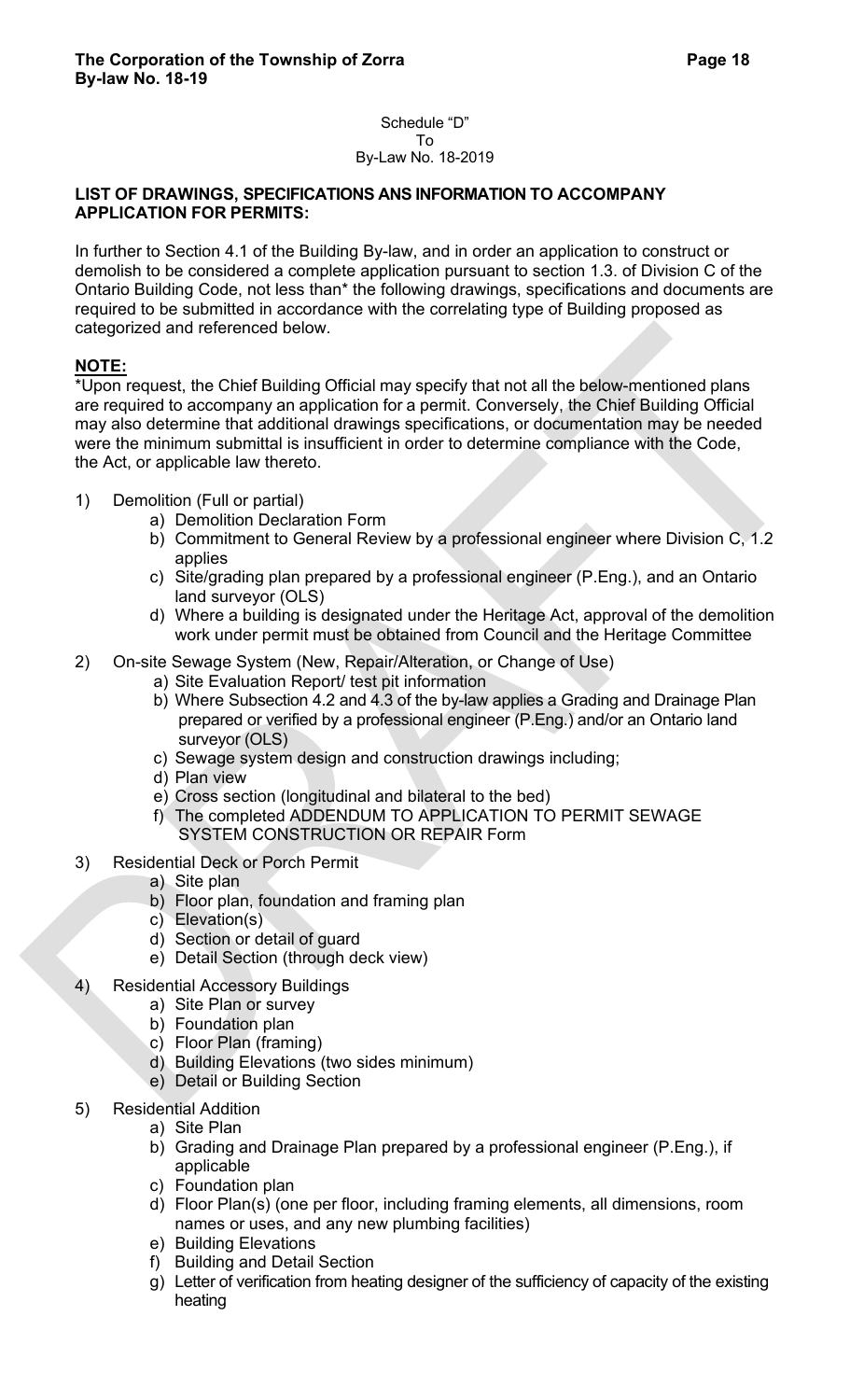- h) Additional information on Existing System Sewage System may be required (where applicable)
- i) Completed EEDS form (OBC Part 12, SB 12)
- 6) Residential Renovation/Alteration, Change of Use
	- a) A location plan or Site Plan where required
	- b) Approved Site Development Plan and Agreement (for townhouses, multi's and apartments)
	- c) Any of the following construction plans as applicable
		- 1. Foundation plan
			- 2. Floor Plan(s) (one per floor, including framing elements, all dimensions, room names or uses, and any new plumbing facilities)
		- 3. Building Elevations
		- 4. Building and Detail Section
	- d) Letter of verification from heating designer of the sufficiency of capacity of the existing heating
	- e) Additional information on Existing System Sewage System may be required (where applicable)
	- f) Where renovation is extensive or a Change of Use occurs a completed EEDS form may be required (OBC Part 12, SB 12)
- 7) New Residential House, Semi-Detached, Duplex, Townhouse, Multi-Unit or Apartment Buildings (Part 9 Building)
	- a) Approved Site Development Plan and Agreement (for townhouses, multi's and apartments)
	- b) Site Plan, Grading and Drainage Plan prepared by a professional engineer (P.Eng.), or Ontario land surveyor (OLS) (see Subsection 4.2 and 4.3 of the bylaw)
	- c) Completed EEDS form
	- d) TARION (ONHWP) Registration Form
	- e) Where applicable a complete Private Sewage System Permit Application (see 2., above)
	- f) Verification of potable water supply if applicable
	- g) Foundation Plan
	- h) Floor Plan (one per floor, including all structural framing elements, dimensions, room names and proposed plumbing fixtures)
	- i) Engineered Floor and Roof Framing Plans (include engineered floor and roof truss drawings)
	- j) Building Elevations (4 sides)
	- k) Building and Detail Section
	- l) Mechanical Ventilation Design Summary Form
	- m)Heat Loss / Heat Gain Calculations and Furnace make/model
	- n) "New Building Service Report" from the County of Oxford Water and Wastewater Service Department (if municipally serviced)
	- o) Energy Efficiency Design Summary form
	- p) Information sheet for MDS I calculation (if applicable)
	- q) Copy of deed or Record of Transfer may be required for newly created lots in Registered Plans (if applicable)
- 8) New Residential Townhouse, Multi-Unit and Apartment Building (Part 3 Building)
	- a) Approved Site Development Plan and Agreement (see Township Site Plan Control by-law)
	- b) Geotechnical Investigation Report
	- c) Site Plan, Grading and Site Servicing Plan (s) prepared by a professional engineer (P.Eng.), and an Ontario land surveyor (OLS) (see Subsection 4.2 and 4.3 of the by-law)
	- d) Commitment to General Review by a professional engineer and Architect where Division C, 1.2 applies
	- e) Verification of on-site water supply for firefighting
	- f) Architectural Drawings (sealed)
	- g) Structural Drawings (sealed)
	- h) Mechanical Drawings (sealed)
	- i) Electrical Drawings (sealed)
	- j) Sprinkler and Standpipe Drawings (sealed) where applicable
	- k) Energy efficiency design compliance summary form (OBC Part 12; SB 10)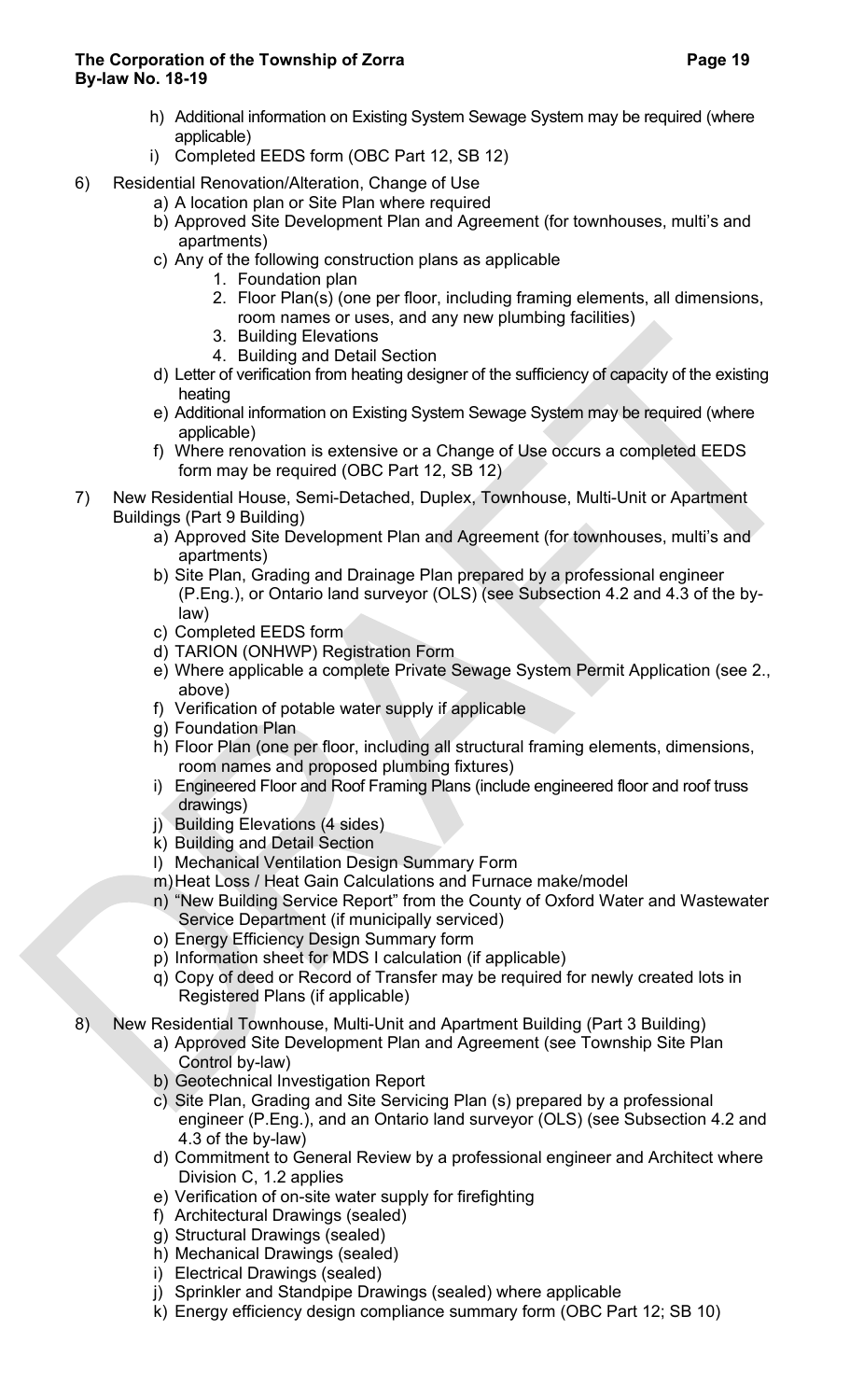- l) Copy of deed or Record of Transfer may be required for newly created lots in Registered Plans (if applicable)
- 9) New Non-Residential Building or Addition (Part 3 or 9 Building)
	- a) Approved Site Development Plan and Agreement (see Township Site Plan Control by-law)
	- b) Geotechnical Investigation Report
	- c) Site Plan, Grading and Site Servicing Plan (s) prepared by a professional engineer (P.Eng) and an Ontario land surveyor (OLS) (see Subsection 4.2 and 4.3 of the by-law)
	- d) Commitment to General Review by a professional engineer and/or Architect, where Division C, 1.2 applies
	- e) Verification of on-site water supply for firefighting
	- f) Where applicable, a complete Private Sewage System Permit Application (see 2., above)
	- g) Architectural Drawings (sealed)
	- h) Structural Drawings (sealed)
	- i) Mechanical Drawings (sealed)
	- j) Electrical Drawings (sealed)
	- k) Sprinkler and Standpipe Drawings where applicable (sealed)
- 10) Non-Residential Alteration/Renovation/Change of Use (Part 3 or 9 Building)
	- a) Approved Site Development Plan and Agreement (see Township Site Plan Control by-law)
	- b) Commitment to General Review by a professional engineer and/or architect, where Division C, 1.2 applies
	- c) Architectural Drawings (sealed), and includes applicable;
		- 1. Elevations, Sections and Details
		- 2. Structural Drawings (sealed)
		- 3. Mechanical Drawings (sealed)
		- 4. Electrical Drawings (sealed)
		- 5. Evaluation of the existing private septic system.
- 11) Farm Building (livestock housing facility, or nutrient storage facility and fixed transfer systems)
	- a) Site Plan (confirmation of location of building by OLS for MDS II purpose may be required)
	- b) Commitment to General Review by professional engineers, where OBC Division C, 1.2 applies
	- c) Site Characterization Report and Commitment to General Review (where required by the Nutrient Management Regulations)
	- d) Foundation Plan (sealed)
	- e) Floor Plan including interior penning and room layouts and uses (sealed)
	- f) Structural Plans and Specifications (sealed)
	- g) Building Section (sealed)
	- h) Engineered Roof Framing Plans
	- i) Confirmation of Drain relocate/disconnection (by Municipal Drainage Superintendent, where applicable)
- 12) Farm Building (Accessory Uses)
	- a) Site Plan
	- b) Commitment to General Review by professional engineers, where OBC Division C, 1.2 applies
	- c) Foundation Plan (sealed)
	- d) Floor Plan including room layouts and uses (sealed)
	- e) Structural Plans and Specifications (sealed)
	- f) Building Section (sealed)
	- g) Engineered Roof Framing Plans
- 13) Designated Structures (including agricultural commodities storage bunkers and bins) a) Site Plan
	- b) Geotechnical review where new foundation system or ballasting is required
	- c) Structural Drawings or specifications
	- d) Elevations where applicable
	- e) Sections and Detail where applicable
	- f) MDS II calculations if applicable (nutrient storage facilities)